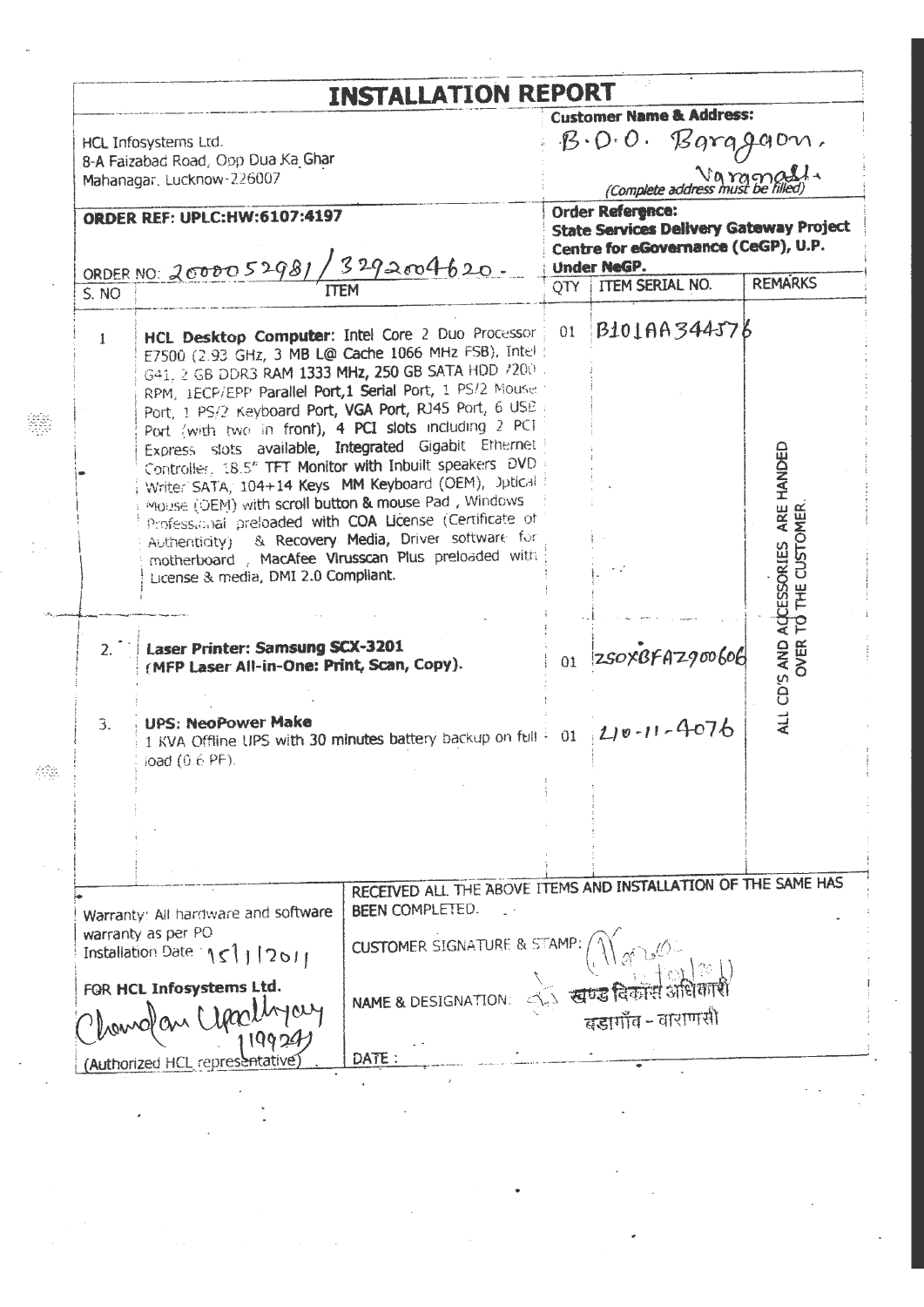|                                                                                                                  | <b>INSTALLATION REPORT</b>                                     | <b>Customer Name &amp; Address:</b> |                                                                                       |                                     |  |
|------------------------------------------------------------------------------------------------------------------|----------------------------------------------------------------|-------------------------------------|---------------------------------------------------------------------------------------|-------------------------------------|--|
|                                                                                                                  |                                                                |                                     | $B - O O$ . Marchna,                                                                  |                                     |  |
| <b>Disvistems Ltd.</b><br>abad Road, Opp Dua Ka Ghar                                                             |                                                                |                                     |                                                                                       |                                     |  |
| spar Lucknow-226007                                                                                              |                                                                |                                     | Vercomation                                                                           |                                     |  |
|                                                                                                                  |                                                                |                                     | <b>Order Rafergnon:</b>                                                               |                                     |  |
| ROER REF: UPLC:HW:6107:4197                                                                                      |                                                                |                                     | <b>State Services Delivery Gateway Project</b><br>Centre for eGovernance (CeGP), U.P. |                                     |  |
|                                                                                                                  |                                                                |                                     | Under NeGP.                                                                           |                                     |  |
| 10 2000052984                                                                                                    |                                                                |                                     | QTY   ITEM SERIAL NO.                                                                 | <b>REMARKS</b>                      |  |
| <b>ITEM</b>                                                                                                      |                                                                |                                     |                                                                                       |                                     |  |
|                                                                                                                  |                                                                | 01                                  | BD01A9344575                                                                          |                                     |  |
| HCL Desktop Computer: Intel Core 2 Duo Processor<br>E7500 (2.93 GHz, 3 MB L@ Cache 1066 MHz FSB), Inter          |                                                                |                                     |                                                                                       |                                     |  |
| 041, 2 GB DDR3 RAM 1333 MHz, 250 GB SATA HDD 7200                                                                |                                                                |                                     |                                                                                       |                                     |  |
| RPM, IECP/EPP Parallel Port,1 Serial Port, 1 PS/2 Nous.                                                          |                                                                |                                     |                                                                                       |                                     |  |
| Port, 1 PS/2 Keyboard Port, VGA Port, RJ45 Port, 6 USL.                                                          |                                                                |                                     |                                                                                       |                                     |  |
| Port (with two in front), 4 PCI slots including 2 PCi                                                            |                                                                |                                     |                                                                                       |                                     |  |
| Express slots available, Integrated Gigabit Etherne:<br>Controller, 18.5" TFT Monitor with Inbuilt speakers. DVQ |                                                                |                                     |                                                                                       |                                     |  |
| Write: SATA, 104+14 Keys. MM Keyboard (OEM). Jusicans,                                                           |                                                                |                                     |                                                                                       |                                     |  |
| Process (OEM) with scroll button & mouse Pad , Windows                                                           |                                                                |                                     |                                                                                       |                                     |  |
| Professional preloaded with COA License (Certificate of                                                          |                                                                |                                     |                                                                                       |                                     |  |
| Authenticity) & Recovery Media, Driver software files                                                            |                                                                |                                     |                                                                                       |                                     |  |
| motherboard , MacAfee Virusscan Plus preloaded with                                                              |                                                                |                                     |                                                                                       |                                     |  |
|                                                                                                                  |                                                                |                                     |                                                                                       |                                     |  |
| License & media, DMI 2.0 Compliant.                                                                              |                                                                |                                     |                                                                                       |                                     |  |
|                                                                                                                  |                                                                |                                     |                                                                                       |                                     |  |
|                                                                                                                  |                                                                |                                     |                                                                                       |                                     |  |
|                                                                                                                  |                                                                |                                     |                                                                                       |                                     |  |
| Laser Printer: Samsung SCX-3201<br>(MFP Laser All-in-One: Print, Scan, Copy).                                    |                                                                |                                     | 01 280xBfB2900373                                                                     |                                     |  |
|                                                                                                                  |                                                                |                                     |                                                                                       |                                     |  |
|                                                                                                                  |                                                                |                                     |                                                                                       | ALL CD'S AND ACCESSORIES ARE HANDED |  |
| UPS: NeoPower Make                                                                                               |                                                                |                                     |                                                                                       |                                     |  |
| 1 KVA Offline UPS with 30 minutes battery back-up on tull 01 121 o-11 - 34-2                                     |                                                                |                                     |                                                                                       |                                     |  |
| load (0.6 PF).                                                                                                   |                                                                |                                     |                                                                                       |                                     |  |
|                                                                                                                  |                                                                |                                     |                                                                                       |                                     |  |
|                                                                                                                  |                                                                |                                     |                                                                                       |                                     |  |
|                                                                                                                  |                                                                |                                     |                                                                                       |                                     |  |
|                                                                                                                  |                                                                |                                     |                                                                                       |                                     |  |
|                                                                                                                  | RECEIVED ALL. THE ABOVE ITEMS AND INSTALLATION OF THE SAME HAS |                                     |                                                                                       |                                     |  |
|                                                                                                                  | <b>BEEN COMPLETE:</b>                                          |                                     |                                                                                       |                                     |  |
| All hardware and software                                                                                        |                                                                |                                     |                                                                                       |                                     |  |
| lity as per PO<br>ation Date                                                                                     | CUSTOMER SIGNATURE & STAMP:                                    |                                     |                                                                                       |                                     |  |
|                                                                                                                  | CLERY fling                                                    |                                     |                                                                                       |                                     |  |
| HCL Infosystems Ltd.                                                                                             | NAME & DESIGNATION                                             |                                     |                                                                                       |                                     |  |
|                                                                                                                  |                                                                |                                     |                                                                                       |                                     |  |
| Chanolan Legadhyay<br>19924                                                                                      |                                                                |                                     | Francy Uparl                                                                          |                                     |  |
|                                                                                                                  | DATE:                                                          |                                     |                                                                                       |                                     |  |
| <b>Inzed HCL representative</b>                                                                                  |                                                                |                                     |                                                                                       |                                     |  |
|                                                                                                                  |                                                                |                                     |                                                                                       |                                     |  |
|                                                                                                                  |                                                                |                                     |                                                                                       |                                     |  |
|                                                                                                                  |                                                                |                                     |                                                                                       |                                     |  |

J.

 $\bar{\beta}$ 

 $\hat{\mathcal{L}}$ 

 $\tilde{\boldsymbol{\beta}}$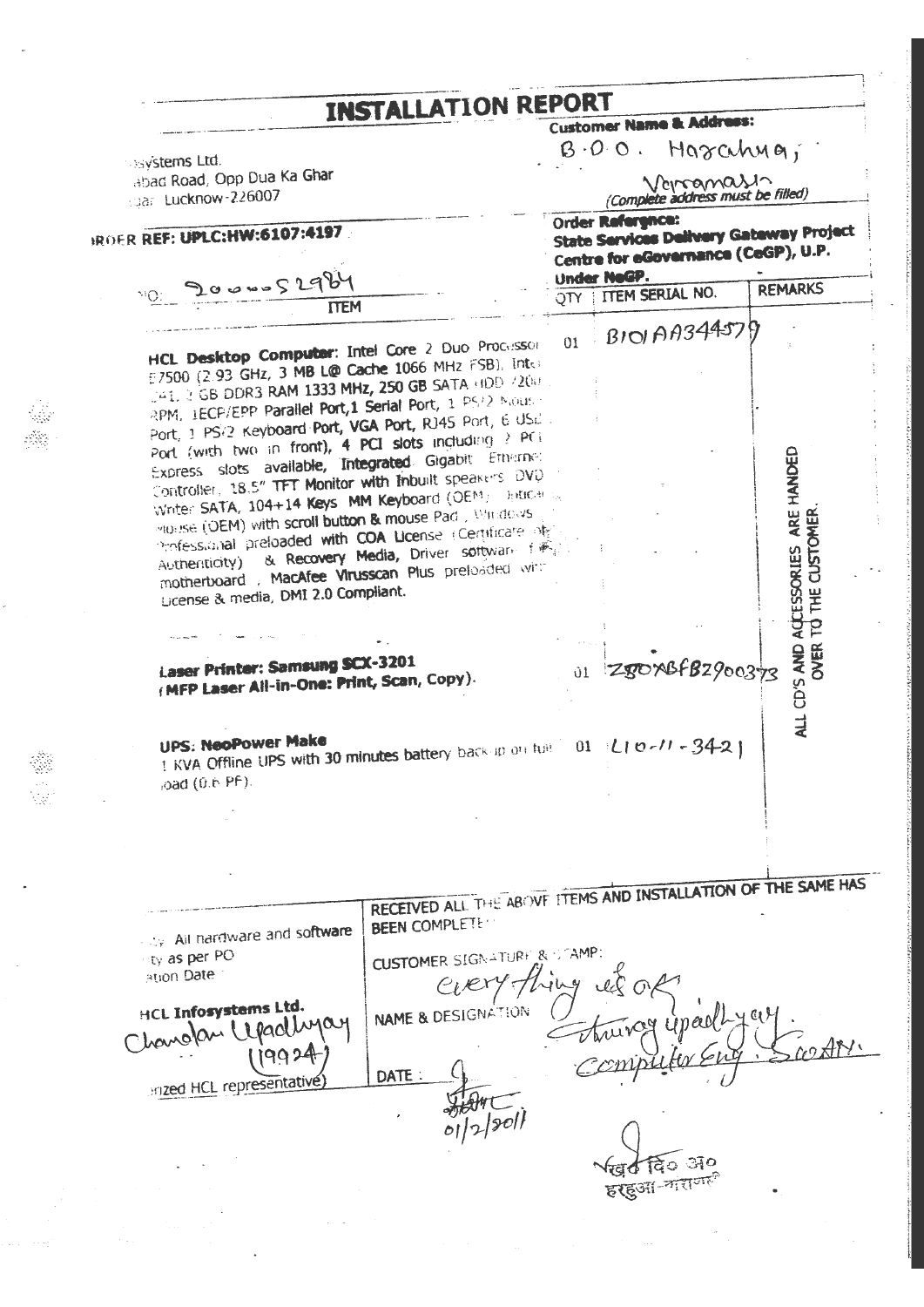|               |                                                                                                                                                                                                                                                                                                                                                                                                                                                                                                                                                                                                                                                                                                                                                                                            | <b>INSTALLATION REPORT</b>                                                                                                                                                                                                                         |    |                                                                                                                                                                                                                                             |                                               |  |
|---------------|--------------------------------------------------------------------------------------------------------------------------------------------------------------------------------------------------------------------------------------------------------------------------------------------------------------------------------------------------------------------------------------------------------------------------------------------------------------------------------------------------------------------------------------------------------------------------------------------------------------------------------------------------------------------------------------------------------------------------------------------------------------------------------------------|----------------------------------------------------------------------------------------------------------------------------------------------------------------------------------------------------------------------------------------------------|----|---------------------------------------------------------------------------------------------------------------------------------------------------------------------------------------------------------------------------------------------|-----------------------------------------------|--|
|               | HCL Infosystems Ltd.<br>8-A Faizabad Road, Opp Dua Ka Ghar<br>Mahanagar, Lucknow-226007                                                                                                                                                                                                                                                                                                                                                                                                                                                                                                                                                                                                                                                                                                    | 3292004622                                                                                                                                                                                                                                         |    | <b>Customer Name &amp; Address:</b><br>B.D.O. Pindara.<br>Varanali.<br>(Complete address must be filled)<br>Order Reference:<br><b>State Services Delivery Gateway Project</b><br>Centre for eGovernance (CeGP), U.P.<br><b>Under NeGP.</b> |                                               |  |
|               | <b>ORDER REF: UPLC:HW:6107:4197</b><br>ORDER NO: 20000 52985                                                                                                                                                                                                                                                                                                                                                                                                                                                                                                                                                                                                                                                                                                                               |                                                                                                                                                                                                                                                    |    |                                                                                                                                                                                                                                             |                                               |  |
| S. NO         |                                                                                                                                                                                                                                                                                                                                                                                                                                                                                                                                                                                                                                                                                                                                                                                            | <b>ITEM</b>                                                                                                                                                                                                                                        |    | QTY   ITEM SERIAL NO.                                                                                                                                                                                                                       | <b>REMARKS</b>                                |  |
| $\mathbbm{1}$ | HCL Desktop Computer: Intel Core 2 Duo Processor<br>E7500 (2.93 GHz, 3 MB L@ Cache 1066 MHz FSB), Intel<br>G41, 2 GB DDR3 RAM 1333 MHz, 250 GB SATA HDD 7200<br>RPM, 1ECP/EPP Parallel Port,1 Serial Port, 1 PS/2 Mouse<br>Port, 1 PS/2 Keyboard Port, VGA Port, RJ45 Port, 6 USB<br>Port (with two in front), 4 PCI slots including 2 PCI<br>Express slots available, Integrated Gigabit Ethernet<br>Controller, 18.5" TFT Monitor with Inbuilt speakers DVD<br>Writer SATA, 104+14 Keys MM Keyboard (OEM), Optical<br>Mouse (OEM) with scroll button & mouse Pad, Windows<br>Professional preloaded with COA License (Certificate of<br>Authenticity) & Recovery Media, Driver software for<br>motherboard, MacAfee Virusscan Plus preloaded with<br>License & media, DMI 2.0 Compliant. |                                                                                                                                                                                                                                                    | 01 | B101AA344583                                                                                                                                                                                                                                | ARE HANDED<br>CUSTOMER                        |  |
| 2.            | Laser Printer: Samsung SCX-3201<br>(MFP Laser All-in-One: Print, Scan, Copy).                                                                                                                                                                                                                                                                                                                                                                                                                                                                                                                                                                                                                                                                                                              |                                                                                                                                                                                                                                                    |    | 01 250xBFEZ900619                                                                                                                                                                                                                           | ALL CD'S AND ACCESSORIES<br>OVER TO THE CUSTC |  |
| 3.            | <b>UPS: NeoPower Make</b><br>load (0.6 PF).                                                                                                                                                                                                                                                                                                                                                                                                                                                                                                                                                                                                                                                                                                                                                | 1 KVA Offline UPS with 30 minutes battery backup on full                                                                                                                                                                                           |    | $01$ 210-11-3110                                                                                                                                                                                                                            |                                               |  |
|               |                                                                                                                                                                                                                                                                                                                                                                                                                                                                                                                                                                                                                                                                                                                                                                                            |                                                                                                                                                                                                                                                    |    |                                                                                                                                                                                                                                             |                                               |  |
|               | Warranty: All hardware and software<br>warranty as per PO<br>Installation Date:<br>FOR HCL Infosystems Ltd.<br>Chandan yearly and                                                                                                                                                                                                                                                                                                                                                                                                                                                                                                                                                                                                                                                          | RECEIVED ALL THE ABOVE ITEMS AND INSTALLATION OF THE SAME HAS<br><b>BEEN COMPLETED.</b><br><b>CUSTOMER SIGNATURE &amp; STAMP:</b><br>NAME & DESIGNATION: Swam Ling Inecessed areas of the Manuscript of the Manuscript of the Manuscript Rushawaha |    |                                                                                                                                                                                                                                             |                                               |  |

 $\ddot{\phantom{0}}$ 

 $\ddot{\cdot}$ 

 $\overline{\phantom{a}}$ 

j.  $\hat{\mathcal{I}}$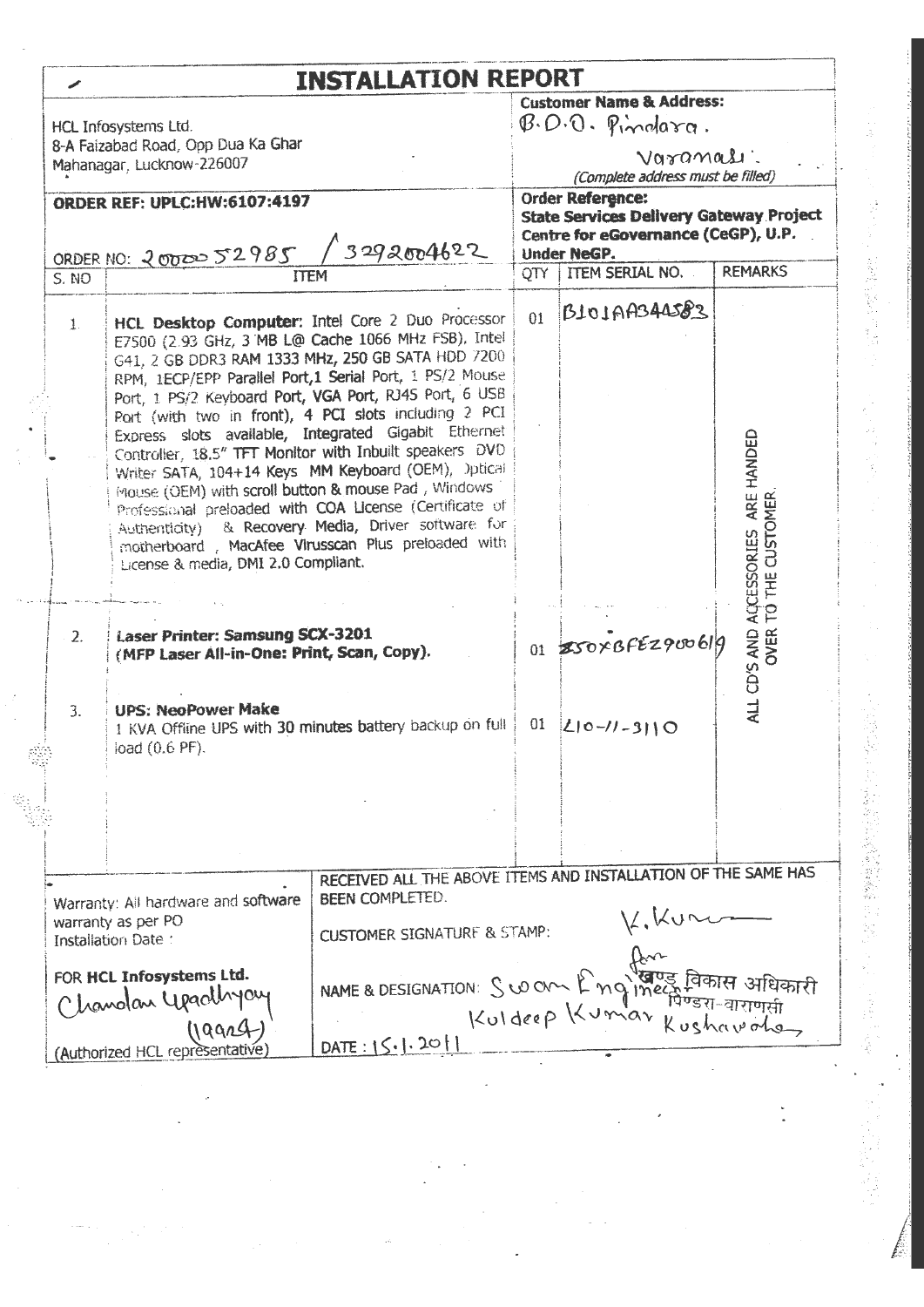|                                                                                                                                       |                                                                                                                                                                                                                                                                                                                                                                                                                                                                                                                                                                                                                                                                                                                                                                                                                                                                                     | <b>INSTALLATION REPORT</b>                                                                                                                                           |                    |                                                                                                           |                                                                             |
|---------------------------------------------------------------------------------------------------------------------------------------|-------------------------------------------------------------------------------------------------------------------------------------------------------------------------------------------------------------------------------------------------------------------------------------------------------------------------------------------------------------------------------------------------------------------------------------------------------------------------------------------------------------------------------------------------------------------------------------------------------------------------------------------------------------------------------------------------------------------------------------------------------------------------------------------------------------------------------------------------------------------------------------|----------------------------------------------------------------------------------------------------------------------------------------------------------------------|--------------------|-----------------------------------------------------------------------------------------------------------|-----------------------------------------------------------------------------|
|                                                                                                                                       | HCL Infosystems Ltd.<br>8-A Faizabad Road, Opp Dua Ka Ghar<br>Mahanagar, Lucknow-226007                                                                                                                                                                                                                                                                                                                                                                                                                                                                                                                                                                                                                                                                                                                                                                                             |                                                                                                                                                                      |                    | <b>Customer Name &amp; Address:</b><br>BDO office Agrajeline Block<br>(Complete address must be filled)   |                                                                             |
|                                                                                                                                       | ORDER REF: UPLC:HW:6107:4197                                                                                                                                                                                                                                                                                                                                                                                                                                                                                                                                                                                                                                                                                                                                                                                                                                                        |                                                                                                                                                                      |                    | Order Reference:<br><b>State Services Delivery Gateway Project</b><br>Centre for eGovernance (CeGP), U.P. |                                                                             |
|                                                                                                                                       |                                                                                                                                                                                                                                                                                                                                                                                                                                                                                                                                                                                                                                                                                                                                                                                                                                                                                     |                                                                                                                                                                      |                    | <b>Under NeGP.</b>                                                                                        |                                                                             |
| S. NO                                                                                                                                 | ORDER NO: 2000052986/3292004623<br><b>TTEM</b>                                                                                                                                                                                                                                                                                                                                                                                                                                                                                                                                                                                                                                                                                                                                                                                                                                      |                                                                                                                                                                      | QTY                | ITEM SERIAL NO.                                                                                           | <b>REMARKS</b>                                                              |
| 1<br>2.                                                                                                                               | HCL Desktop Computer: Intel Core 2 Duo Processor<br>E7500 (2.93 GHz, 3 MB L@ Cache 1066 MHz FSB), Intel<br>G41, 2 GB DDR3 RAM 1333 MHz, 250 GB SATA HDD 7200<br>RPM, LECP/EPP Parallel Port,1 Serial Port, 1 PS/2 Mouse<br>Port, 1 PS/2 Keyboard Port, VGA Port, RJ45 Port, 6 USB<br>Port (with two in front), 4 PCI slots including 2 PCI<br>$1 - \frac{1}{2} + \frac{1}{2} + \frac{1}{2}$<br>spectroller (16th) (H.F. Monitor with Infoult specified OVD)<br>Writer SATA, 104+14 Keys MM Keyboard (OEM), Dptical<br>Mouse (OEM) with scroll button & mouse Pad, Windows<br>Professional preloaded with COA License (Certificate of<br>Authenticity) & Recovery Media, Driver software for<br>I motherboard . MacAfee Virusscan Plus preloaded with<br>License & media, DMI 2.0 Compliant.<br><b>Laser Printer: Samsung SCX-3201</b><br>(MFP Laser All-in-One: Print, Scan, Copy). | site mailable, Integrated Gigabit Ethernet                                                                                                                           |                    | $01  B$ $b$ lAA344585<br>01 250FBFEZ900569                                                                | ALL CD'S AND ACCESSORIES ARE HANCED<br>TO THE CUSTOMER<br>OVER <sup>-</sup> |
| 3.                                                                                                                                    | UPS: NeoPower Make<br>1 KVA Offline UPS with 30 minutes battery backup on full<br>joad (0.6 PF).                                                                                                                                                                                                                                                                                                                                                                                                                                                                                                                                                                                                                                                                                                                                                                                    |                                                                                                                                                                      | 01<br>$\mathbf{b}$ | $L10 - 11 - 3193$<br><b>BIDI BG344175</b>                                                                 |                                                                             |
| Đ                                                                                                                                     | 18's TFT MNFR with molude speacher                                                                                                                                                                                                                                                                                                                                                                                                                                                                                                                                                                                                                                                                                                                                                                                                                                                  |                                                                                                                                                                      |                    |                                                                                                           |                                                                             |
| Warranty: All hardware and software<br>warranty as per PO<br><b>Installation Date:</b><br>FOR HCL Infosystems Ltd.<br>representative) |                                                                                                                                                                                                                                                                                                                                                                                                                                                                                                                                                                                                                                                                                                                                                                                                                                                                                     | RECEIVED ALL THE ABOVE ITEMS AND INSTALLATION OF THE SAME HAS<br>BEEN COMPLETED.<br><b>CUSTOMER SIGNATURE &amp; STAMP:</b><br>NAME & DESIGNATION:<br>DATE: 12.1.2011 |                    |                                                                                                           |                                                                             |
|                                                                                                                                       |                                                                                                                                                                                                                                                                                                                                                                                                                                                                                                                                                                                                                                                                                                                                                                                                                                                                                     |                                                                                                                                                                      |                    |                                                                                                           |                                                                             |

 $\frac{1}{2}$ i<br>S  $\frac{1}{2} \frac{1}{2} \frac{1}{2} \frac{1}{2} \frac{1}{2} \frac{1}{2} \frac{1}{2} \frac{1}{2} \frac{1}{2} \frac{1}{2} \frac{1}{2} \frac{1}{2} \frac{1}{2} \frac{1}{2} \frac{1}{2} \frac{1}{2} \frac{1}{2} \frac{1}{2} \frac{1}{2} \frac{1}{2} \frac{1}{2} \frac{1}{2} \frac{1}{2} \frac{1}{2} \frac{1}{2} \frac{1}{2} \frac{1}{2} \frac{1}{2} \frac{1}{2} \frac{1}{2} \frac{1}{2} \frac{$ 

 $\frac{1}{2}$ 

 $\ddot{\phantom{0}}$ 

 $\ddot{\phantom{0}}$ 

.

 $\begin{array}{c} \frac{1}{2} \\ \frac{1}{2} \end{array}$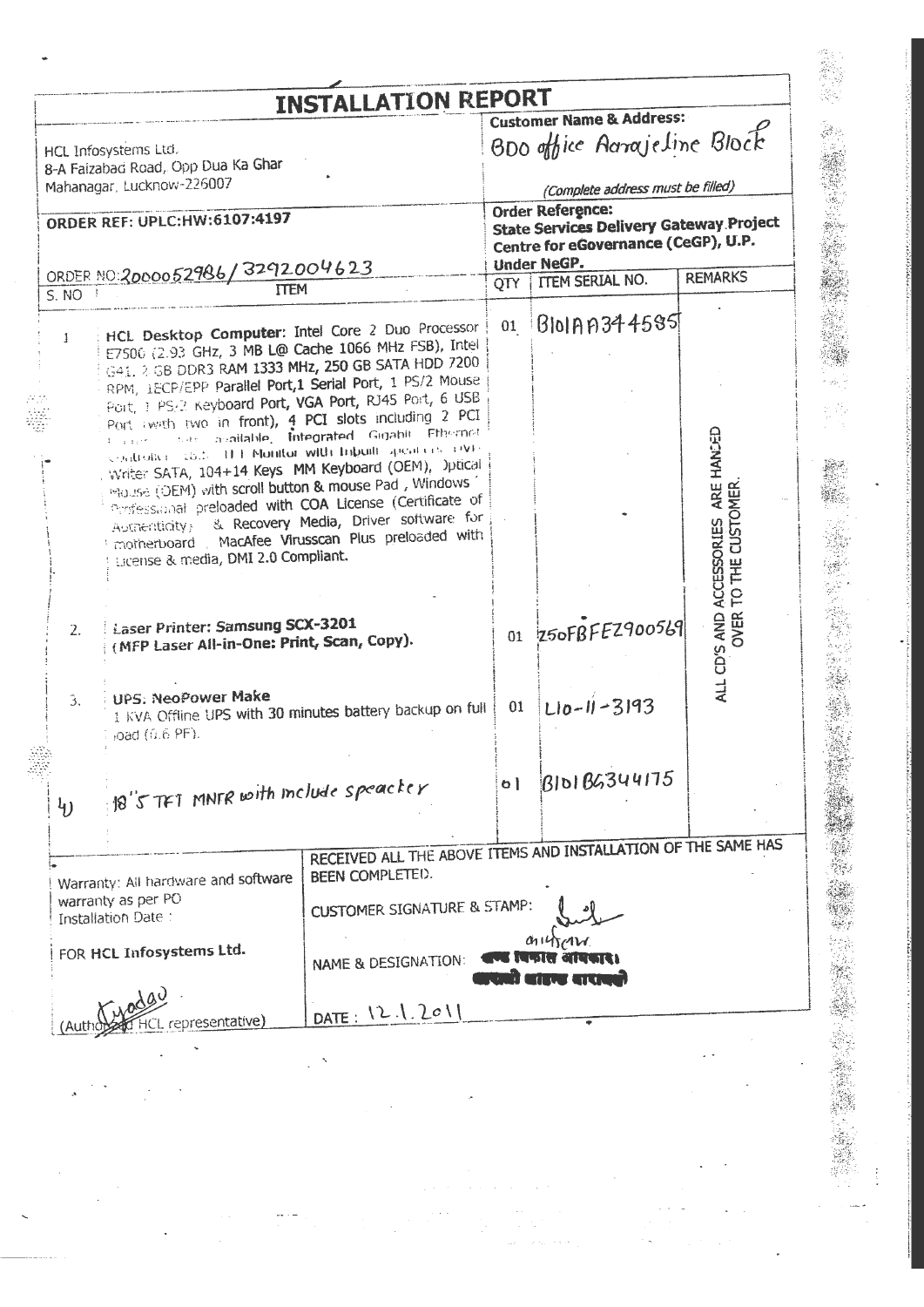|       |                                                                                                                                                                                                                                                                                                                                                                                   | INSTALLATION REPORT >                                                                                                                                                                                                                                                                                                                                                                                   |     | <b>Customer Name &amp; Address:</b>                                                                                             |                                                                  |
|-------|-----------------------------------------------------------------------------------------------------------------------------------------------------------------------------------------------------------------------------------------------------------------------------------------------------------------------------------------------------------------------------------|---------------------------------------------------------------------------------------------------------------------------------------------------------------------------------------------------------------------------------------------------------------------------------------------------------------------------------------------------------------------------------------------------------|-----|---------------------------------------------------------------------------------------------------------------------------------|------------------------------------------------------------------|
|       | HCL Infosystems Ltd.<br>8-A Faizabad Road, Opp Dua Ka Ghar                                                                                                                                                                                                                                                                                                                        |                                                                                                                                                                                                                                                                                                                                                                                                         |     |                                                                                                                                 |                                                                  |
|       | Mahanagar, Lucknow-226007                                                                                                                                                                                                                                                                                                                                                         |                                                                                                                                                                                                                                                                                                                                                                                                         |     | $B. D. O.$ Chircuigao $V$ .<br>Vorconneli:<br>Complete address must be filled)                                                  |                                                                  |
|       | <b>ORDER REF: UPLC:HW:6107:4197</b><br>ORDER NO: 200005                                                                                                                                                                                                                                                                                                                           | 20000 52987<br>3292004424                                                                                                                                                                                                                                                                                                                                                                               |     | Order Reference:<br><b>State Services Delivery Gateway Project</b><br>Centre for eGovernance (CeGP), U.P.<br><b>Under NeGP.</b> |                                                                  |
| S. NO | <b>LTEM</b>                                                                                                                                                                                                                                                                                                                                                                       |                                                                                                                                                                                                                                                                                                                                                                                                         | QTY | ITEM SERIAL NO.                                                                                                                 | <b>REMARKS</b>                                                   |
| 1.    | HCL Desktop Computer: Intel Core 2 Duo Processor<br>G41, 2 GB DDR3 RAM 1333 MHz, 250 GB SATA HDD 7200<br>RPM, 1ECP/EPP Parallel Port,1 Serial Port, 1 PS/2 Mouse<br>Port, 1 PS/2 Keyboard Port, VGA Port, RJ45 Port, 6 USB<br>Port (with two in front), 4 PCI slots including 2 PCI<br>Mouse (OEM) with scroll button & mouse Pad, Windows<br>License & media, DMI 2.0 Compliant. | E7500 (2.93 GHz, 3 MB L@ Cache 1066 MHz FSB), Intel.<br>Express slots available, Integrated Gigabit Ethernet<br>Controller, 18,5" TFT Monitor with Inbuilt speakers, DVD<br>Writer SATA, 104+14 Keys MM Keyboard (OEM), Optical<br>Professional preloaded with COA License (Certificate of<br>Authenticity) & Recovery Media, Driver software for<br>motherboard, MacAfee Virusscan Plus preloaded with | 01  | B101AA344934                                                                                                                    | HANDED<br><b>ARE</b><br><b>MER</b><br>ACCESSORIES<br>นิริ<br>THE |
|       | <b>Easer Printer: Samsung SCX-3201</b><br>(MFP Laser All-in-One: Print, Scan, Copy).                                                                                                                                                                                                                                                                                              |                                                                                                                                                                                                                                                                                                                                                                                                         |     | 01 250XBFE2900395                                                                                                               | P<br>OVER <sup>-</sup><br>CD'S AND                               |
| 3.    | <b>UPS: NeoPower Make</b><br>load (0.6 PF).                                                                                                                                                                                                                                                                                                                                       | 1 KVA Offline UPS with 30 minutes battery backup on full                                                                                                                                                                                                                                                                                                                                                | 01  | $L1 - 11 - 3769$                                                                                                                |                                                                  |
|       |                                                                                                                                                                                                                                                                                                                                                                                   | RECEIVED ALL THE ABOVE ITEMS AND INSTALLATION OF THE SAME HAS                                                                                                                                                                                                                                                                                                                                           |     |                                                                                                                                 |                                                                  |
|       | Warranty: All hardware and software<br><b>Narranty as per PO</b><br><b>Installation Date:</b>                                                                                                                                                                                                                                                                                     | <b>BEEN COMPLETED.</b><br><b>CUSTOMER SIGNATURE &amp; STAMP:</b>                                                                                                                                                                                                                                                                                                                                        |     | Mule est v1sh - contect no.                                                                                                     |                                                                  |
|       | FOR HCL Infosystems Ltd.<br>Chanolan Upadhyay                                                                                                                                                                                                                                                                                                                                     | <b>You Family arisms!</b><br><b>NAME &amp; DESIGNATION:</b>                                                                                                                                                                                                                                                                                                                                             |     |                                                                                                                                 |                                                                  |
|       | (Authorized HCL representative)                                                                                                                                                                                                                                                                                                                                                   | DATE:                                                                                                                                                                                                                                                                                                                                                                                                   |     |                                                                                                                                 |                                                                  |

 $\bar{z}$ 

 $\frac{1}{3}$ 

Ĵ,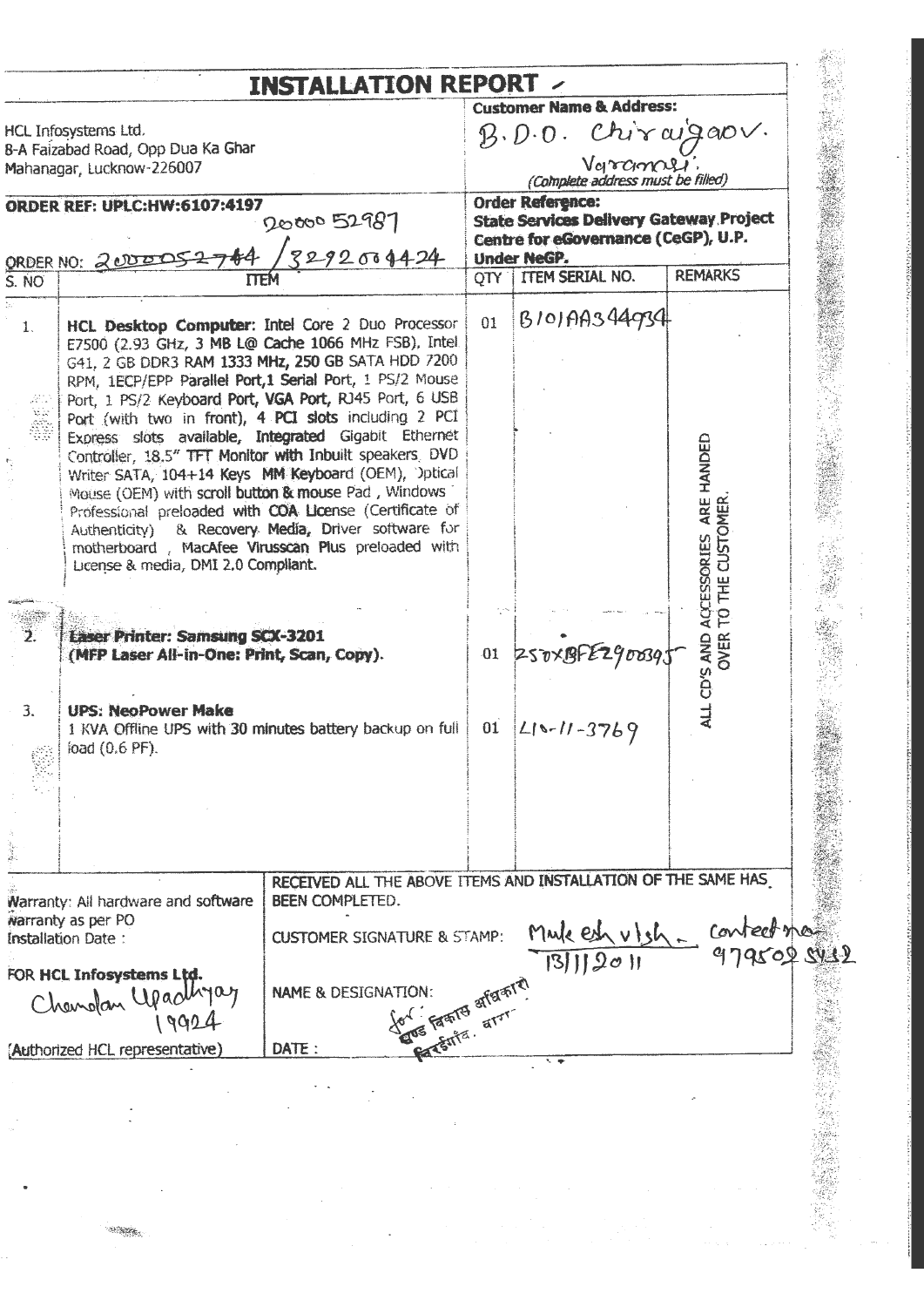|                                                                                                                                                                                                                                                                                           |                                                                                                                  |    | <b>Customer Name &amp; Address:</b>           |                                                   |  |  |  |  |
|-------------------------------------------------------------------------------------------------------------------------------------------------------------------------------------------------------------------------------------------------------------------------------------------|------------------------------------------------------------------------------------------------------------------|----|-----------------------------------------------|---------------------------------------------------|--|--|--|--|
| 1. Infosystems Ltd.<br>A Faizabad Road, Opp Dua Ka Ghar                                                                                                                                                                                                                                   |                                                                                                                  |    | BDO Cholapur Block VNS                        |                                                   |  |  |  |  |
| managar, Lucknow-226007                                                                                                                                                                                                                                                                   |                                                                                                                  |    | (Complete address must be filled)             |                                                   |  |  |  |  |
| RDER REF: UPLC:HW:6107:4197                                                                                                                                                                                                                                                               | <b>Order Reference:</b><br><b>State Services Delivery Gateway Project</b><br>Centre for eGovernance (CeGP), U.P. |    |                                               |                                                   |  |  |  |  |
| 2000052488/3292004625                                                                                                                                                                                                                                                                     |                                                                                                                  |    | <b>Under NeGP.</b>                            |                                                   |  |  |  |  |
| UDER NO. 2000 09<br><b>TTEM</b>                                                                                                                                                                                                                                                           |                                                                                                                  |    | QTY TTEM SERIAL NO.                           | <b>REMARKS</b>                                    |  |  |  |  |
| NO <sub>1</sub>                                                                                                                                                                                                                                                                           |                                                                                                                  |    |                                               |                                                   |  |  |  |  |
| HCL Desktop Computer: Intel Core 2 Duo Processor<br>1.<br>E7500 (2.93 GHz, 3 MB L@ Cache 1066 MHz FSB), Intel<br>C41, 2 GB DDR3 RAM 1333 MHz, 250 GB SATA HDD 7200<br>RPM, 1ECP/EPP Parallel Port, 1 Serial Port, 1 PS/2 Mouse<br>Port, 1 PS/2 Keyboard Port, VGA Port, R145 Port, 6 USB  |                                                                                                                  | 01 | $B$ IOI AA344587                              |                                                   |  |  |  |  |
| Port (with two in front), 4 PCI slots including 2 PCI<br>Express slots available, Integrated Gigabit Ethernet<br>Controller, 18.5" TFT Monitor with Inbuilt speakers. DVD<br>Writer SATA, 104+14 Keys MM Keyboard (OEM), Optical<br>Mourse (OEM) with scroll button & mouse Pad , Windows |                                                                                                                  |    |                                               |                                                   |  |  |  |  |
| Professional preloaded with COA License (Certificate of<br>Authenticity) & Recovery Media, Driver software for<br>motherboard, MacAfee Virusscan Plus preloaded with<br>License & media, DMI 2.0 Compilant.                                                                               |                                                                                                                  |    |                                               | <b>CESSORIES ARE HANDED</b><br><b>THE CUSTOME</b> |  |  |  |  |
|                                                                                                                                                                                                                                                                                           |                                                                                                                  |    |                                               | <b>DO</b>                                         |  |  |  |  |
| Laser Printer: Samsung SCX-3201<br>$\mathbb{Z}$<br>(MFP Laser All-in-One: Print, Scan, Copy).<br>UPS: NeoPower Make<br>3.<br>1 KVA Offline UPS with 30 minutes battery backup on full                                                                                                     |                                                                                                                  | 01 | 01 760XBFB2900652<br>3568<br>110-11-358       | CDYS AND<br><b>OVER</b><br>i<br>ali               |  |  |  |  |
| load (0.6 PF).                                                                                                                                                                                                                                                                            |                                                                                                                  |    |                                               |                                                   |  |  |  |  |
|                                                                                                                                                                                                                                                                                           |                                                                                                                  |    |                                               |                                                   |  |  |  |  |
| larranty: All hardware and software                                                                                                                                                                                                                                                       | RECEIVED ALL THE ABOVE ITEMS AND INSTALLATION OF THE SAME HAS<br><b>BEEN COMPLETED.</b>                          |    |                                               |                                                   |  |  |  |  |
| arranty as per PO<br>astallation Date:                                                                                                                                                                                                                                                    | <b>CUSTOMER SIGNATURE &amp; STAMP:</b>                                                                           |    |                                               |                                                   |  |  |  |  |
| OR HCL Infosystems Ltd.                                                                                                                                                                                                                                                                   | NAME & DESIGNATION:                                                                                              |    | खल्ड विकास आधिकारी                            |                                                   |  |  |  |  |
|                                                                                                                                                                                                                                                                                           |                                                                                                                  |    | चीलापुर-वाराणसी                               |                                                   |  |  |  |  |
| representative)<br>Authoriz                                                                                                                                                                                                                                                               | DATE: 311/2011                                                                                                   |    |                                               |                                                   |  |  |  |  |
| $MNR = 18.5''2CD$                                                                                                                                                                                                                                                                         |                                                                                                                  |    | Kavindry Kumor<br>Silvantana<br>CSUBN Profed? |                                                   |  |  |  |  |
| $S/N = BOIB4343686$                                                                                                                                                                                                                                                                       |                                                                                                                  |    |                                               |                                                   |  |  |  |  |
|                                                                                                                                                                                                                                                                                           |                                                                                                                  |    |                                               |                                                   |  |  |  |  |
|                                                                                                                                                                                                                                                                                           |                                                                                                                  |    |                                               |                                                   |  |  |  |  |
|                                                                                                                                                                                                                                                                                           |                                                                                                                  |    |                                               |                                                   |  |  |  |  |

 $\ddot{\cdot}$ 

 $\ddot{\phantom{0}}$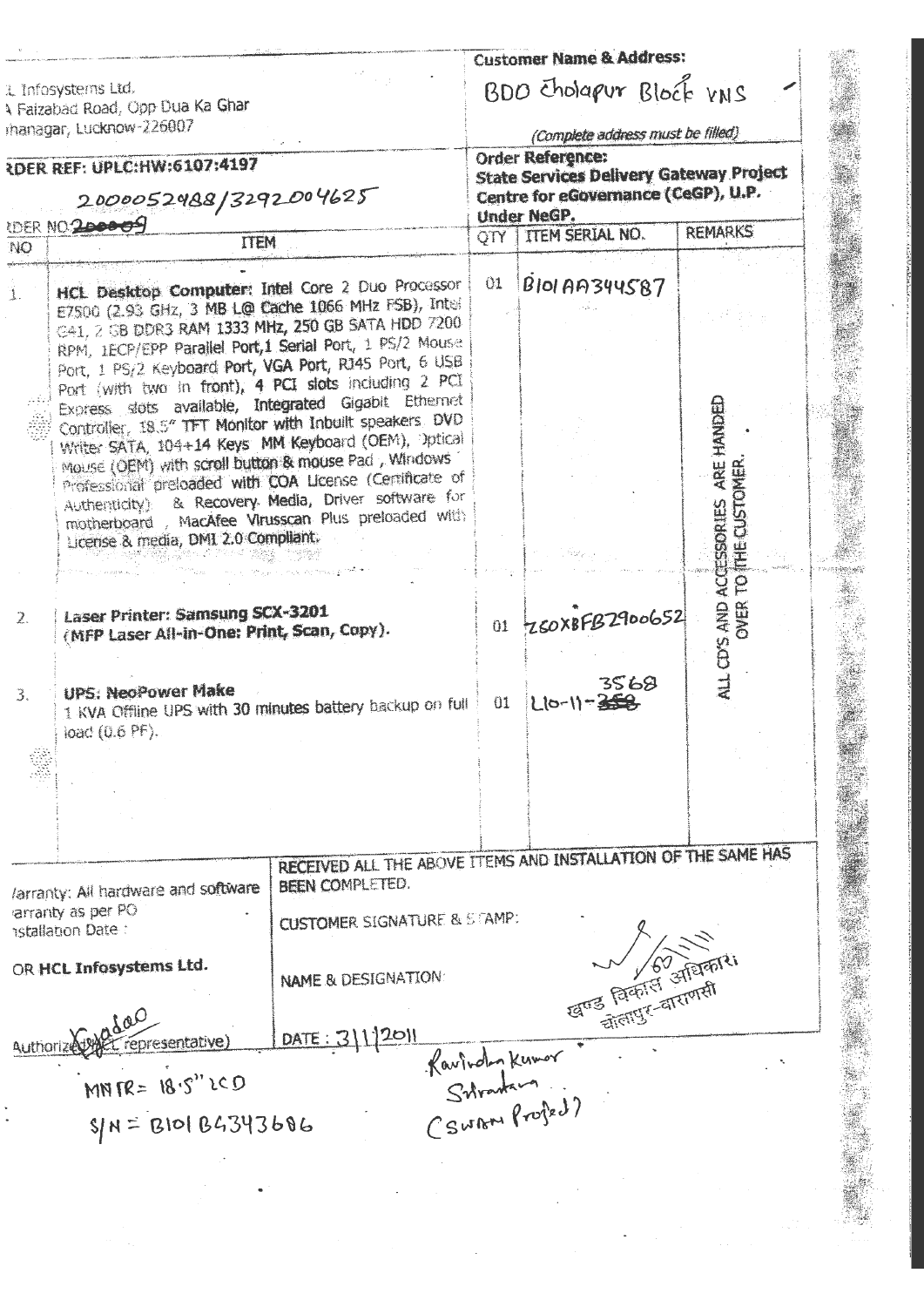| L Infosystems Ltd.<br>I Faizabad Road, Opp Dua Ka Ghar<br>managar, Lucknow-226007 |                                                                                                                                                                                                                                                                                                                                                                                                                                                                                                                                                                                |                                                                  | Customer Name & Address: 6 Lahartara<br>BDO office<br>(Complete address must be filled)                   |                                           |                             |  |  |
|-----------------------------------------------------------------------------------|--------------------------------------------------------------------------------------------------------------------------------------------------------------------------------------------------------------------------------------------------------------------------------------------------------------------------------------------------------------------------------------------------------------------------------------------------------------------------------------------------------------------------------------------------------------------------------|------------------------------------------------------------------|-----------------------------------------------------------------------------------------------------------|-------------------------------------------|-----------------------------|--|--|
|                                                                                   | <b>EDER REF: UPLC:HW:6107:4197</b><br>The West Property and the                                                                                                                                                                                                                                                                                                                                                                                                                                                                                                                |                                                                  | Order Reference:<br><b>State Services Delivery Gateway Project</b><br>Centre for eGovernance (CeGP), U.P. |                                           |                             |  |  |
|                                                                                   | WER NO: 20000 52989/3292004626                                                                                                                                                                                                                                                                                                                                                                                                                                                                                                                                                 |                                                                  |                                                                                                           | <b>Under NeGP.</b><br>QTY TTEM SERIAL NO. | <b>REMARKS</b>              |  |  |
| NO.                                                                               | ITEM                                                                                                                                                                                                                                                                                                                                                                                                                                                                                                                                                                           |                                                                  |                                                                                                           |                                           |                             |  |  |
| 1.                                                                                | HCL Desktop Computer: Intel Core 2 Duo Processor<br>E7500 (2.93 GHz, 3 MB L@ Cache 1066 MHz FSB), Intel<br>C41, 2 GB DOR3 RAM 1333 MHz, 250 GB SATA HDD 7200<br>RPM, LECP/EPP Parallel Port, 1 Serial Port, 1 PS/2 Mouse<br>Port, 1 PS/2 Keyboard Port, VGA Port, R145 Port, 6 USB<br>Port (with two in front), 4 PCI slots including 2 PCI<br>Express stots available, Integrated Gigabit Ethernet<br>Controller, 18.5" TFT Monitor with Inbuilt speakers. DVD<br>Writer SATA, 104+14 Keys MM Keyboard (OEM), Optical<br>Mouse (OEM) with scroll button & mouse Pad , Windows |                                                                  |                                                                                                           | 01 B101AA344596                           | ARE HANDED                  |  |  |
|                                                                                   | Professional preloaded with COA License (Certificate of<br>Authenticity). & Recovery Media, Driver software for<br>motherboard , MacAfee Virusscan Plus preloaded with<br>License & media, DMI 2.0 Compilant.                                                                                                                                                                                                                                                                                                                                                                  |                                                                  |                                                                                                           |                                           | ACCESSORIES<br>TO THE CUSTO |  |  |
| 2.                                                                                | <b>Laser Printer: Samsung SCX-3201</b><br>(MFP Laser All-in-One: Print, Scan, Copy).                                                                                                                                                                                                                                                                                                                                                                                                                                                                                           |                                                                  |                                                                                                           | 01 250XBFE2900581                         | ALL CD'S AND<br>OVER        |  |  |
| 3.                                                                                | UPS: NeoPower Make<br>1 KVA Offline UPS with 30 minutes battery backup on full<br>load (0.6 PF).                                                                                                                                                                                                                                                                                                                                                                                                                                                                               |                                                                  | 01                                                                                                        | <b>CID</b><br>$L10 - 11 - 3037$           |                             |  |  |
|                                                                                   |                                                                                                                                                                                                                                                                                                                                                                                                                                                                                                                                                                                |                                                                  |                                                                                                           |                                           |                             |  |  |
|                                                                                   |                                                                                                                                                                                                                                                                                                                                                                                                                                                                                                                                                                                | RECEIVED ALL THE ABOVE TTEMS AND INSTALLATION OF THE SAME HAS    |                                                                                                           |                                           |                             |  |  |
|                                                                                   | farranty: All hardware and software<br>arranty as per PO<br>astallation Date:                                                                                                                                                                                                                                                                                                                                                                                                                                                                                                  | <b>BEEN COMPLETED.</b><br><b>CUSTOMER SIGNATURE &amp; STAMP:</b> |                                                                                                           | खायः विका <b>र अधिकारी</b>                |                             |  |  |
|                                                                                   | OR HCL Infosystems Ltd.                                                                                                                                                                                                                                                                                                                                                                                                                                                                                                                                                        | <b>NAME &amp; DESIGNATION:</b>                                   |                                                                                                           | काशी विद्यापीठ<br>वाराणसी                 |                             |  |  |
|                                                                                   | HCL representative)                                                                                                                                                                                                                                                                                                                                                                                                                                                                                                                                                            | <u> DATE: 4 1 2011</u>                                           |                                                                                                           |                                           |                             |  |  |
|                                                                                   | $\times$ MNTR= $18"5$                                                                                                                                                                                                                                                                                                                                                                                                                                                                                                                                                          |                                                                  |                                                                                                           |                                           |                             |  |  |
|                                                                                   | $S/N =$                                                                                                                                                                                                                                                                                                                                                                                                                                                                                                                                                                        | 810186343976                                                     |                                                                                                           |                                           |                             |  |  |
|                                                                                   |                                                                                                                                                                                                                                                                                                                                                                                                                                                                                                                                                                                |                                                                  |                                                                                                           |                                           |                             |  |  |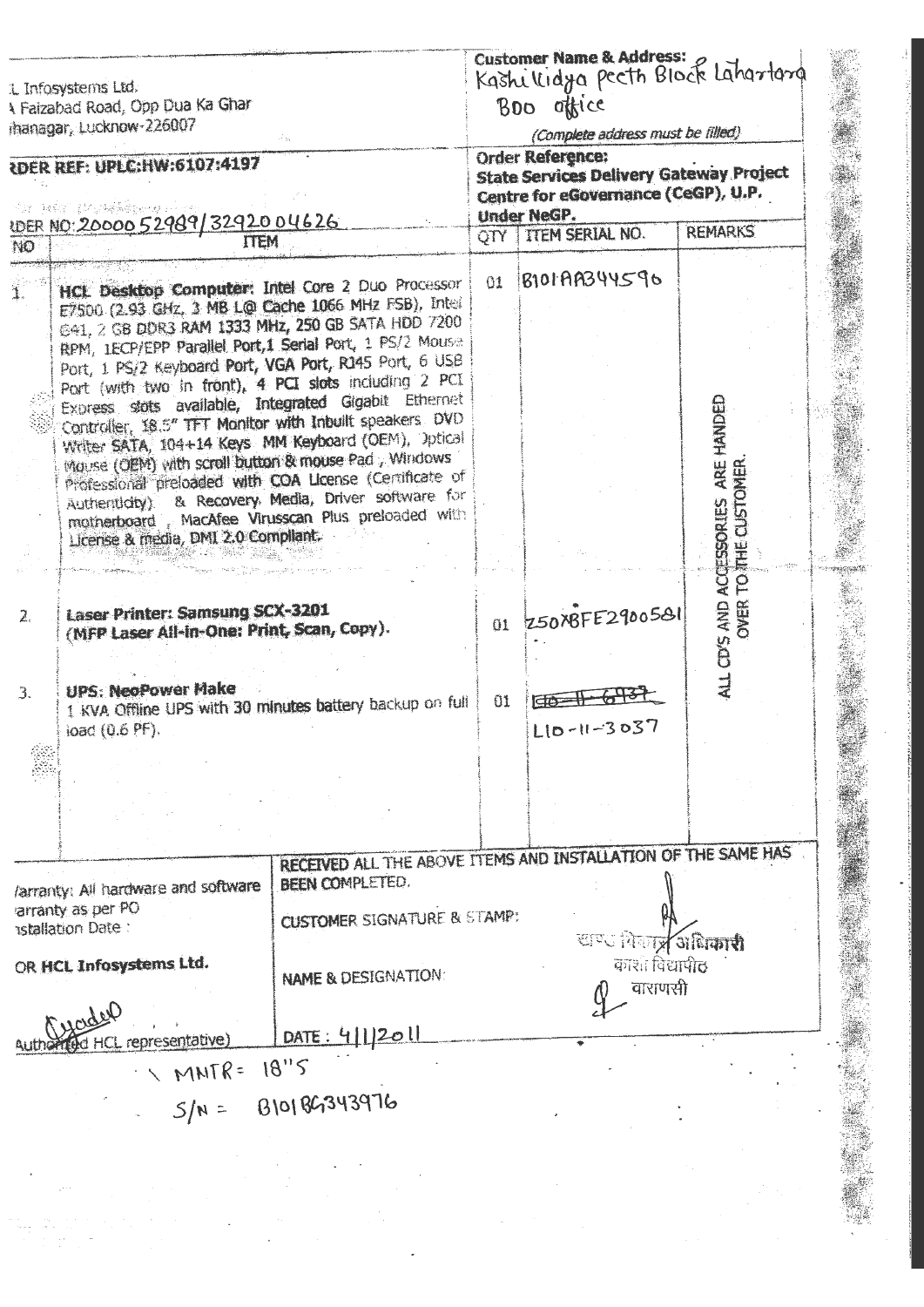1.1.4 (1) 法定番号機構、審査局は調査所需要の開発の可能と

|                      |                                                                                                                 |                                                               |                                   | <b>CUSTOMICF PROBRE SE MANN</b>                |                                    |  |  |
|----------------------|-----------------------------------------------------------------------------------------------------------------|---------------------------------------------------------------|-----------------------------------|------------------------------------------------|------------------------------------|--|--|
|                      | HCL Infosystems Ltd.                                                                                            |                                                               |                                   | BDO office Sevapure Block                      |                                    |  |  |
|                      | 8-A Faizabad Road, Opp Dua Ka Ghar                                                                              |                                                               |                                   |                                                |                                    |  |  |
|                      | Mahanagar, Lucknow-226007                                                                                       |                                                               | (Complete address must be filled) |                                                |                                    |  |  |
|                      |                                                                                                                 |                                                               |                                   | Order Reference:                               |                                    |  |  |
|                      | <b>ORDER REF: UPLC: HW: 6107:4197</b>                                                                           |                                                               |                                   | <b>State Services Delivery Gateway Project</b> |                                    |  |  |
|                      |                                                                                                                 |                                                               |                                   | Centre for eGovernance (CeGP), U.P.            |                                    |  |  |
|                      |                                                                                                                 |                                                               |                                   | Under NeGP.                                    | <b>REMARKS</b>                     |  |  |
|                      | ORDER NO: 20000 52990 / 3292004627                                                                              |                                                               | OTY.                              | TTEM SERIAL NO.                                |                                    |  |  |
| S. NO:               |                                                                                                                 |                                                               |                                   |                                                |                                    |  |  |
|                      | HCL Desktop Computer: Intel Core 2 Duo Processor                                                                |                                                               | 01                                | $B$ olan $344591$                              |                                    |  |  |
| $\tilde{\mathbb{I}}$ | E7500 (2.93 GHz, 3 MB L@ Cache 1066 MHz FSB), Intel                                                             |                                                               |                                   |                                                |                                    |  |  |
|                      | G41, 2 GB DDR3 RAM 1333 MHz, 250 GB SATA HDD 7200                                                               |                                                               |                                   |                                                |                                    |  |  |
|                      | RPM, 1ECP/EPP Parallel Port, 1 Serial Port, 1 PS/2 Mouse                                                        |                                                               |                                   |                                                |                                    |  |  |
|                      | Port, 1 PS/2 Keyboard Port, VGA Port, RJ45 Port, 6 USB                                                          |                                                               |                                   |                                                |                                    |  |  |
|                      | Part (with two in front), 4 PCI slots including 2 PCI                                                           |                                                               |                                   |                                                |                                    |  |  |
|                      | Express slots available, Integrated Gigabit Ethernet                                                            |                                                               |                                   |                                                | ARE HANDED                         |  |  |
|                      | Controller, 18.5" TFT Monitor with Inbuilt speakers, DVD                                                        |                                                               |                                   |                                                |                                    |  |  |
|                      | Write: SATA, 104+14 Keys MM Keyboard (OEM), Optical                                                             |                                                               |                                   |                                                |                                    |  |  |
|                      | Motise (OEM) with scroll button & mouse Pad, Windows<br>Professional prefoaded with COA License (Certificate of |                                                               |                                   |                                                |                                    |  |  |
|                      | Authenticity) B. Recovery Media, Driver software for                                                            |                                                               |                                   |                                                |                                    |  |  |
|                      | motherboard, MacAfee Virusscan Plus preloaded with                                                              |                                                               |                                   |                                                |                                    |  |  |
|                      | License & media, DMI 2.0 Compliant.                                                                             |                                                               |                                   |                                                |                                    |  |  |
|                      |                                                                                                                 |                                                               |                                   |                                                |                                    |  |  |
|                      |                                                                                                                 |                                                               |                                   |                                                | ACCESSORIES ARE<br>TO THE CUSTOMER |  |  |
|                      |                                                                                                                 |                                                               |                                   |                                                |                                    |  |  |
| $\sum_{i=1}^{n}$     | Laser Printer: Samsung SCX-3201                                                                                 |                                                               |                                   | 01 250XBFZ900407                               | CD'S AND<br><b>OVER</b>            |  |  |
|                      | (MFP Laser All-in-One: Print, Scan, Copy).                                                                      |                                                               |                                   |                                                |                                    |  |  |
|                      |                                                                                                                 |                                                               |                                   |                                                |                                    |  |  |
| З.                   | <b>UPS: NeoPower Make</b>                                                                                       |                                                               |                                   | $01$ $ L 0 - 11 - 2856$                        | $\frac{1}{4}$                      |  |  |
|                      | I KVA Offline UPS with 30 minutes battery backup on full                                                        |                                                               |                                   |                                                |                                    |  |  |
|                      | load (0.6 PF).                                                                                                  |                                                               |                                   |                                                |                                    |  |  |
|                      |                                                                                                                 |                                                               |                                   |                                                |                                    |  |  |
| .com                 |                                                                                                                 |                                                               |                                   |                                                |                                    |  |  |
|                      | 18'5" TFT MNTR with speacker                                                                                    |                                                               | bl                                | <b>BIO1BG343727</b>                            |                                    |  |  |
|                      |                                                                                                                 |                                                               |                                   |                                                |                                    |  |  |
|                      |                                                                                                                 |                                                               |                                   |                                                |                                    |  |  |
|                      |                                                                                                                 | RECEIVED ALL THE ABOVE ITEMS AND INSTALLATION OF THE SAME HAS |                                   |                                                |                                    |  |  |
|                      | Warranty: All hardware and software                                                                             | BEEN COMPLETED.                                               |                                   |                                                |                                    |  |  |
|                      | warranty as per PO                                                                                              |                                                               |                                   |                                                |                                    |  |  |
|                      | Installation Date:                                                                                              | <b>CUSTOMER SIGNATURE &amp; STAMP:</b>                        |                                   |                                                |                                    |  |  |
|                      |                                                                                                                 |                                                               |                                   |                                                |                                    |  |  |
|                      | FOR HCL Infosystems Ltd.                                                                                        |                                                               |                                   | खण्ड विकास जायकरा                              |                                    |  |  |
|                      |                                                                                                                 | NAME & DESIGNATIONS & Lambi                                   |                                   | संवाप्ररी–वागणर्भः                             |                                    |  |  |
|                      |                                                                                                                 |                                                               |                                   |                                                |                                    |  |  |
|                      | epresentative)                                                                                                  | DATE:                                                         |                                   | ¶ಲ್                                            |                                    |  |  |
|                      | Authorize                                                                                                       |                                                               |                                   |                                                |                                    |  |  |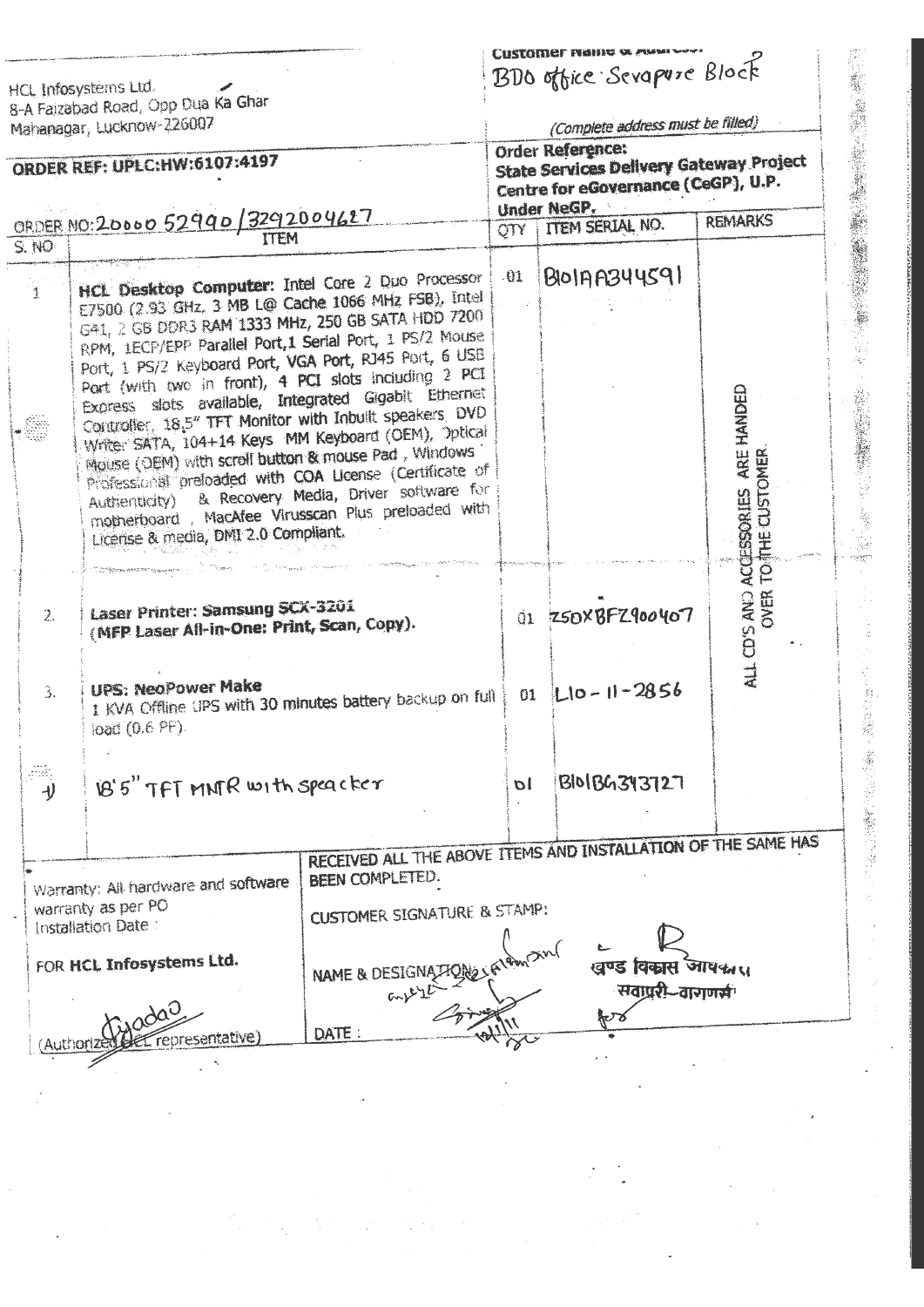|                      | <b>INSTALLATION REPORT</b>                                                                                                                                                                                                                                                                                                                                                                                                                                                                                                                                                                                                                                                                                                                                                                      |             | <b>Customer Name &amp; Address:</b>                |                                               |  |  |
|----------------------|-------------------------------------------------------------------------------------------------------------------------------------------------------------------------------------------------------------------------------------------------------------------------------------------------------------------------------------------------------------------------------------------------------------------------------------------------------------------------------------------------------------------------------------------------------------------------------------------------------------------------------------------------------------------------------------------------------------------------------------------------------------------------------------------------|-------------|----------------------------------------------------|-----------------------------------------------|--|--|
| HCL Infosystems Ltd. |                                                                                                                                                                                                                                                                                                                                                                                                                                                                                                                                                                                                                                                                                                                                                                                                 |             | Jecla Vikalang Kalyan                              |                                               |  |  |
|                      | 8-A Faizabad Road, Opp Dua Ka Ghar                                                                                                                                                                                                                                                                                                                                                                                                                                                                                                                                                                                                                                                                                                                                                              |             |                                                    |                                               |  |  |
|                      | Mahanagar, Lucknow-226007                                                                                                                                                                                                                                                                                                                                                                                                                                                                                                                                                                                                                                                                                                                                                                       |             | Adhikan, Vikash Bhawan,                            |                                               |  |  |
|                      |                                                                                                                                                                                                                                                                                                                                                                                                                                                                                                                                                                                                                                                                                                                                                                                                 |             | (Complete address must be filled) VNS,             |                                               |  |  |
|                      | <b>ORDER REF: UPLC:HW:6107:4197</b>                                                                                                                                                                                                                                                                                                                                                                                                                                                                                                                                                                                                                                                                                                                                                             |             | <b>Order Reference:</b>                            |                                               |  |  |
|                      |                                                                                                                                                                                                                                                                                                                                                                                                                                                                                                                                                                                                                                                                                                                                                                                                 |             | <b>State Services Delivery Gateway Project</b>     |                                               |  |  |
|                      |                                                                                                                                                                                                                                                                                                                                                                                                                                                                                                                                                                                                                                                                                                                                                                                                 |             | Centre for eGovernance (CeGP), U.P.<br>Under NeG?. |                                               |  |  |
|                      | ORDER NO. 2006053242<br><b>ITEM</b>                                                                                                                                                                                                                                                                                                                                                                                                                                                                                                                                                                                                                                                                                                                                                             |             | QTY   ITEM SERIAL NO.                              | <b>REMARKS</b>                                |  |  |
| S. NO                |                                                                                                                                                                                                                                                                                                                                                                                                                                                                                                                                                                                                                                                                                                                                                                                                 |             |                                                    |                                               |  |  |
| $\mathbf{1}$ .       | HCL Desktop Computer: Intel Core 2 Duo Processor<br>E7500 (2.93 GHz, 3 MB L@ Cache 1066 MHz FSB) Intel<br>G41, 2 GB DDR3 RAM 1333 MHz, 250 GB SATA HDL 7200<br>RPM, LECP/EPP Parallel Port,1 Serial Port, 1 PS/2 Mouse<br>Port, 1 PS/2 Keyboard Port, VGA Port, RJ45 Port, 6 USB<br>Port (with two in front), 4 PCI slots including 2 PCI<br>Express sides available, Integrated Gigabit Etherner.<br>Controller, 18.5" TFT Monitor with Inbuilt speakers, DVD<br>Writer SATA, 104+14 Keys MM Keyboard (OEM), Optical<br>Mouse (OEM) with scroll button & mouse Pad, Windows ?<br>Professional preloaded with COA License (Certificate of<br>Authenticity) & Recovery Media, Driver software for<br>MacAfee Virusscan Plus preloaded want<br>motherboard<br>License & media, DMI 2.0 Compliant. | 01          | BIOIAA344483                                       | ARE HANDED<br>OMER                            |  |  |
| 2.                   | <b>Laser Printer: Samsung SCX-3201</b><br>(MFP Laser All-in-One: Print, Scan, Copy).                                                                                                                                                                                                                                                                                                                                                                                                                                                                                                                                                                                                                                                                                                            |             | $01$ $Z50X5F9Z9$<br>8029                           | ALL CD'S AND ACCESCORIES<br>OVER TO THE CUSTO |  |  |
| 3.                   | UPS: NeoPower Make<br>1 KVA Offline UPS with 30 minutes battery backup on ft.<br>ioad (0.6 PF).                                                                                                                                                                                                                                                                                                                                                                                                                                                                                                                                                                                                                                                                                                 | 01          | $L$ $ 0-11-4060$                                   |                                               |  |  |
|                      |                                                                                                                                                                                                                                                                                                                                                                                                                                                                                                                                                                                                                                                                                                                                                                                                 |             |                                                    |                                               |  |  |
|                      |                                                                                                                                                                                                                                                                                                                                                                                                                                                                                                                                                                                                                                                                                                                                                                                                 |             |                                                    |                                               |  |  |
|                      |                                                                                                                                                                                                                                                                                                                                                                                                                                                                                                                                                                                                                                                                                                                                                                                                 |             |                                                    |                                               |  |  |
|                      |                                                                                                                                                                                                                                                                                                                                                                                                                                                                                                                                                                                                                                                                                                                                                                                                 |             |                                                    |                                               |  |  |
|                      | RECEIVED ALL THE ABOVE TTEMS AND INSTALLATION OF THE SAME HAS<br><b>BEEN COMPLETE ?.</b><br>Warranty. All hardware and software<br>warranty as per HD                                                                                                                                                                                                                                                                                                                                                                                                                                                                                                                                                                                                                                           |             |                                                    |                                               |  |  |
|                      | <b>CUSTOMER SIGNATURY &amp; STAMP:</b><br><b>Installation Date</b>                                                                                                                                                                                                                                                                                                                                                                                                                                                                                                                                                                                                                                                                                                                              |             |                                                    |                                               |  |  |
|                      | FOR HOL Infosystems Ltd.                                                                                                                                                                                                                                                                                                                                                                                                                                                                                                                                                                                                                                                                                                                                                                        |             |                                                    |                                               |  |  |
|                      | NAME & DESIGNATION<br>Chandan Upadlyay,                                                                                                                                                                                                                                                                                                                                                                                                                                                                                                                                                                                                                                                                                                                                                         | जिला विकलार | वाराण                                              |                                               |  |  |
|                      | DATE:<br>(Authorized HCL representative)                                                                                                                                                                                                                                                                                                                                                                                                                                                                                                                                                                                                                                                                                                                                                        |             |                                                    |                                               |  |  |

 $\hat{\mathcal{A}}$ 

 $\mathcal{L}_{\text{max}}$  and  $\mathcal{L}_{\text{max}}$  and  $\mathcal{L}_{\text{max}}$ 

 $\label{eq:2} \frac{1}{2}\sum_{i=1}^n\frac{1}{2}\sum_{j=1}^n\frac{1}{2}\sum_{j=1}^n\frac{1}{2}\sum_{j=1}^n\frac{1}{2}\sum_{j=1}^n\frac{1}{2}\sum_{j=1}^n\frac{1}{2}\sum_{j=1}^n\frac{1}{2}\sum_{j=1}^n\frac{1}{2}\sum_{j=1}^n\frac{1}{2}\sum_{j=1}^n\frac{1}{2}\sum_{j=1}^n\frac{1}{2}\sum_{j=1}^n\frac{1}{2}\sum_{j=1}^n\frac{1}{2}\sum_{j=1}^n\frac{$ 

 $\bar{t}$ 

 $\mathcal{F}$ 

 $\sim 10^{-1}$ 

 $\mathcal{L}_{\text{max}}$  and  $\mathcal{L}_{\text{max}}$ 

 $\mathcal{L}^{\pm}$ 

 $\label{eq:2.1} \frac{1}{\sqrt{2}}\frac{A_{\rm{max}}}{\sqrt{2}}\left(\frac{1}{2}\right) = \frac{1}{2} \frac{1}{2} \left(\frac{1}{2}\right)$ 

 $\mathcal{A}^{(1)}$ 

 $\sim 10^{11}$ 

 $\label{eq:2.1} \mathcal{L}_{\mathcal{A}}(\mathcal{A}) = \mathcal{L}_{\mathcal{A}}(\mathcal{A}) = \mathcal{L}_{\mathcal{A}}(\mathcal{A})$ 

 $\epsilon$ 

 $\frac{1}{4}$ 

ia<br>Mari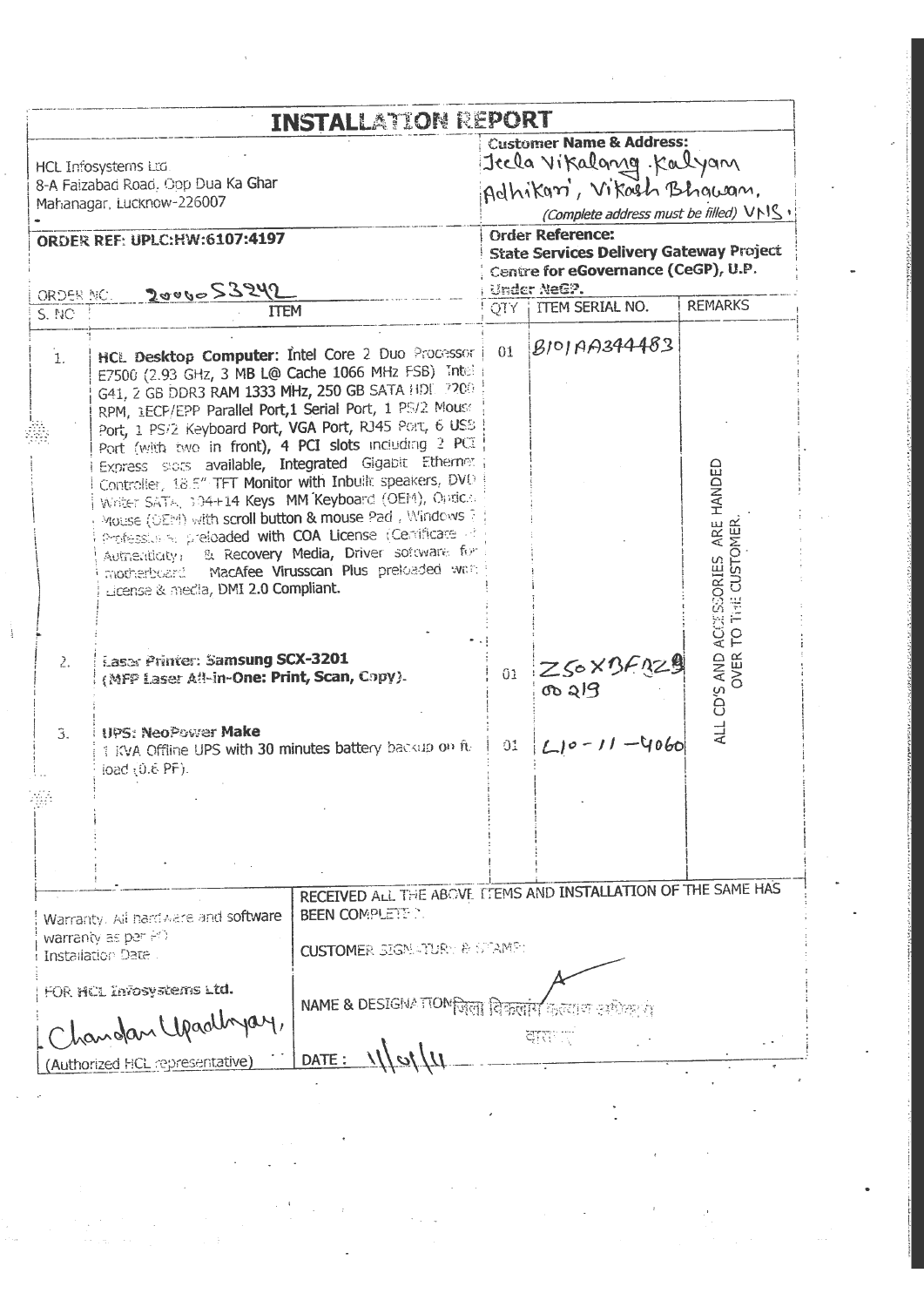|           |                                                                                                                                                                                                                                                                                                                                                                                                                                                                                                                                                                                                                                                                                                                                                                                               | <b>INSTALLATION REPORT</b>                                                                                                                                            |                                                                                                                  |                                                        |                                                                                |
|-----------|-----------------------------------------------------------------------------------------------------------------------------------------------------------------------------------------------------------------------------------------------------------------------------------------------------------------------------------------------------------------------------------------------------------------------------------------------------------------------------------------------------------------------------------------------------------------------------------------------------------------------------------------------------------------------------------------------------------------------------------------------------------------------------------------------|-----------------------------------------------------------------------------------------------------------------------------------------------------------------------|------------------------------------------------------------------------------------------------------------------|--------------------------------------------------------|--------------------------------------------------------------------------------|
|           | HCL Infosystems Ltd.<br>8-A Faizabad Road, Opp Dua Ka Ghar<br>Mahanagar, Lucknow-226007                                                                                                                                                                                                                                                                                                                                                                                                                                                                                                                                                                                                                                                                                                       |                                                                                                                                                                       | <b>Customer Name &amp; Address:</b><br>Regional Employment officer<br>(Complete address must be filled)          |                                                        |                                                                                |
|           | <b>ORDER REF: UPLC:HW:6107:4197</b>                                                                                                                                                                                                                                                                                                                                                                                                                                                                                                                                                                                                                                                                                                                                                           |                                                                                                                                                                       | <b>Order Reference:</b><br><b>State Services Delivery Gateway Project</b><br>Centre for eGovernance (CeGP), U.P. |                                                        |                                                                                |
| ORDER NO: | <u> Jours 5330L</u><br><b>ITEM</b>                                                                                                                                                                                                                                                                                                                                                                                                                                                                                                                                                                                                                                                                                                                                                            |                                                                                                                                                                       |                                                                                                                  | <b>Under NeGP.</b><br>QTY   ITEM SERIAL NO.            | <b>REMARKS</b>                                                                 |
| S. NO     |                                                                                                                                                                                                                                                                                                                                                                                                                                                                                                                                                                                                                                                                                                                                                                                               |                                                                                                                                                                       |                                                                                                                  |                                                        |                                                                                |
| 1.        | HCL Desktop Computer: Intel Core 2 Duo Processor<br>E7500 (2.93 GHz, 3 MB L@ Cache 1066 MHz FSB), Intel<br>G41, 2 GB DDR3 RAM 1333 MHz, 250 GB SATA HDD 7200<br>RPM, 1ECP/EPP Parallel Port,1 Serial Port, 1 PS/2 Mouse<br>Port, 1 PS/2 Keyboard Port, VGA Port, RJ45 Port, 6 USB<br>Port (with two in front), 4 PCI slots including 2 PCI<br>Express slots available, Integrated Gigabit Ethernet<br>Controller, 18.5" TFT Monitor with Inbuilt speakers, DVD<br>Writer SATA, 104+14 Keys MM Keyboard (OEM), Optical<br>Mouse (OEM) with scroll button & mouse Pad, Windows 7<br>Professional preloaded with COA License (Certificate of<br>Authenticity) & Recovery Media, Driver software for<br>motherboard, MacAfee Virusscan Plus preloaded with<br>License & media, DMI 2.0 Compliant. |                                                                                                                                                                       | 01                                                                                                               | B10/AA344642                                           | ARE HANDED<br><b>CUSTOMER</b><br>ALL CD'S AND ACCESSORIES<br>OVER TO THE CUSTO |
| 2.        | <b>Laser Printer: Samsung SCX-3201</b><br>(MFP Laser All-in-One: Print, Scan, Copy).                                                                                                                                                                                                                                                                                                                                                                                                                                                                                                                                                                                                                                                                                                          |                                                                                                                                                                       | 01                                                                                                               | 250x8F8290                                             |                                                                                |
| 3.        | <b>UPS: NeoPower Make</b><br>1 KVA Offline UPS with 30 minutes battery backup on full<br>load (0.6 PF).                                                                                                                                                                                                                                                                                                                                                                                                                                                                                                                                                                                                                                                                                       |                                                                                                                                                                       | 01                                                                                                               | $L10 - 11 - 4150$                                      |                                                                                |
|           |                                                                                                                                                                                                                                                                                                                                                                                                                                                                                                                                                                                                                                                                                                                                                                                               |                                                                                                                                                                       |                                                                                                                  |                                                        |                                                                                |
|           | Warranty: All hardware and software<br>warranty as per PO<br><b>Installation Date:</b><br>FOR HCL Infosystems L<br>(Authorized HCL representative)                                                                                                                                                                                                                                                                                                                                                                                                                                                                                                                                                                                                                                            | RECEIVED ALL THE ABOVE ITEMS AND INSTALLATION OF THE SAME HAS<br>BEEN COMPLETED.<br><b>CUSTOMER SIGNATURE &amp; STAMP:</b><br><b>NAME &amp; DESIGNATION:</b><br>DATE: |                                                                                                                  | (रविं शेखर आन<br>क्षेत्रीय सेवायोजन अधिकारी<br>वाराणसी |                                                                                |

 $\sim$   $\sim$ 

 $\hat{\boldsymbol{\cdot}$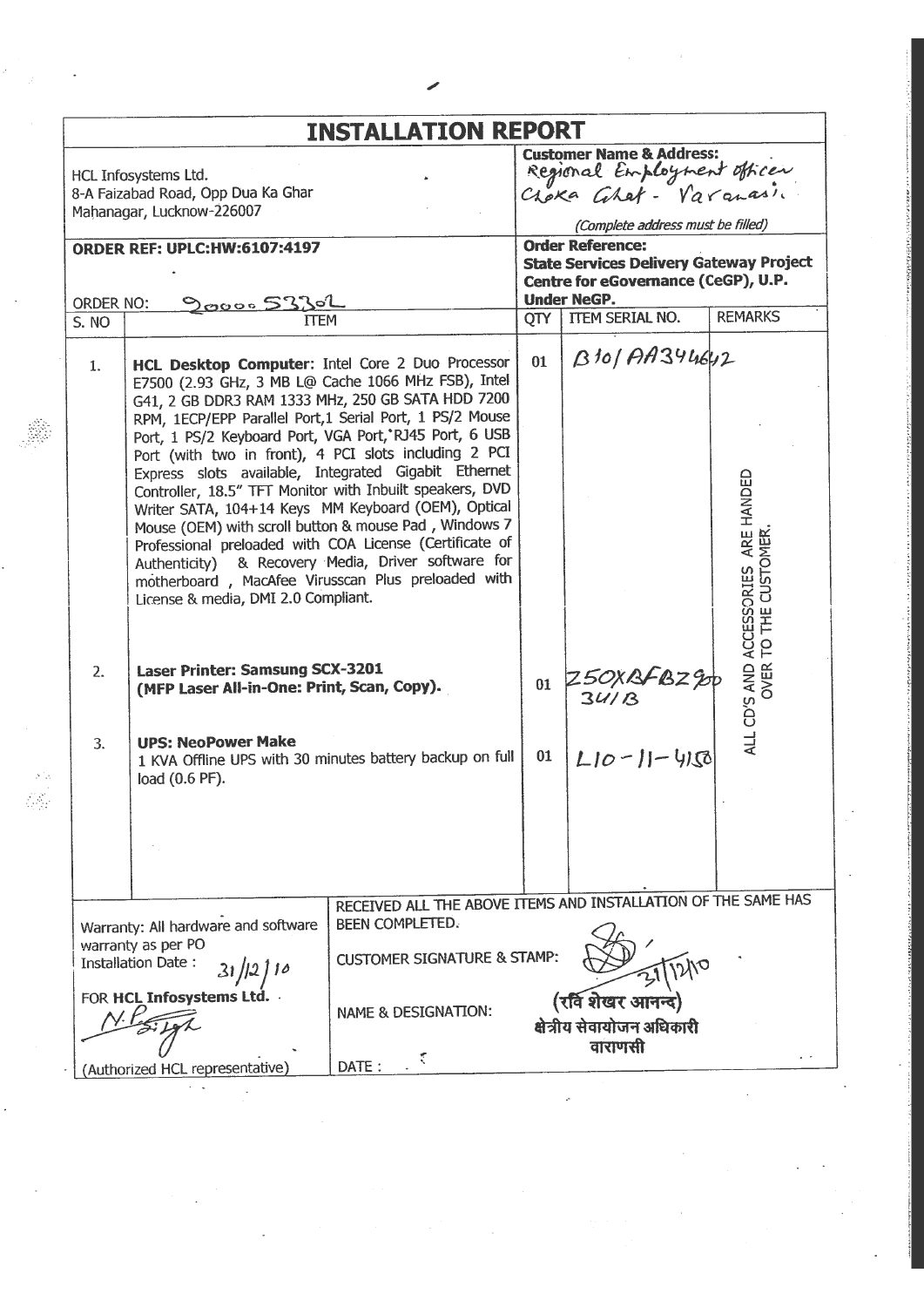|                    | L Infosystems Ltd.                                                                                                                                                                                                                                                   |                                                                                                                                                                                                                                                                                                                                                                                                                                                                                                                                                                                                                                                                                                                                                          |                                                                                                                  | <b>Customer Name &amp; Address:</b><br>State probection officer |                                     |  |  |  |
|--------------------|----------------------------------------------------------------------------------------------------------------------------------------------------------------------------------------------------------------------------------------------------------------------|----------------------------------------------------------------------------------------------------------------------------------------------------------------------------------------------------------------------------------------------------------------------------------------------------------------------------------------------------------------------------------------------------------------------------------------------------------------------------------------------------------------------------------------------------------------------------------------------------------------------------------------------------------------------------------------------------------------------------------------------------------|------------------------------------------------------------------------------------------------------------------|-----------------------------------------------------------------|-------------------------------------|--|--|--|
|                    | A Faizabad Road, Opp Dua Ka Ghar<br>managar, Lucknow-226007                                                                                                                                                                                                          |                                                                                                                                                                                                                                                                                                                                                                                                                                                                                                                                                                                                                                                                                                                                                          |                                                                                                                  | VNS<br>(Complete address must be filled)                        |                                     |  |  |  |
|                    | RDER REF: UPLC:HW:6107:4197                                                                                                                                                                                                                                          |                                                                                                                                                                                                                                                                                                                                                                                                                                                                                                                                                                                                                                                                                                                                                          | <b>Order Reference:</b><br><b>State Services Delivery Gateway Project</b><br>Centre for eGovernance (CeGP), U.P. |                                                                 |                                     |  |  |  |
|                    | WER NO 2000053140/3292004688                                                                                                                                                                                                                                         |                                                                                                                                                                                                                                                                                                                                                                                                                                                                                                                                                                                                                                                                                                                                                          |                                                                                                                  | Under NeGP.                                                     |                                     |  |  |  |
| NO <sub>1</sub>    | <b>TTEM</b>                                                                                                                                                                                                                                                          |                                                                                                                                                                                                                                                                                                                                                                                                                                                                                                                                                                                                                                                                                                                                                          |                                                                                                                  | OTY TTEM SERIAL NO.                                             | <b>REMARKS</b>                      |  |  |  |
| $\ddot{\hat{z}}$ . | License & media, DMI 2.0 Compilant.                                                                                                                                                                                                                                  | HCL Desktop Computer: Intel Core 2 Duo Processor<br>E7500 (2.93 GHz, 3 MB L@ Cache 1066 MHz FSB), Intel-<br>CA1, 2 GB DDR3 RAM 1333 MHz, 250 GB SATA HDD 7200<br>RPM, LECP/EPP Parallel Port,1 Serial Port, 1 PS/2 Mouse<br>Port, 1 PS/2 Keyboard Port, VGA Port, R345 Port, 6 USB-<br>Part (with two in front), 4 PCI slots including 2 PCI<br>Express stots available, Integrated Gigabit Ethernet<br>Controller, 18.5" TFT Monitor with Inbuilt speakers. DVD<br>Writer SATA, 104+14 Keys MM Keyboard (OEM), 'Optical<br>Mouse (OEM) with scroll button & mouse Pad, Windows<br>Professional preloaded with COA License (Certificate of<br>Authenticity) & Recovery Media, Driver software for<br>motherboard , MacAfee Virusscan Plus preloaded with |                                                                                                                  | <b>BIOIAA345018</b>                                             | ALL CD'S AND ACCESSORIES ARE HANDED |  |  |  |
| $\mathbf{2}$ .     | <b>Laser Printer: Samsung SCX-3201</b><br>(MFP Laser All-in-One: Print, Scan, Copy).                                                                                                                                                                                 |                                                                                                                                                                                                                                                                                                                                                                                                                                                                                                                                                                                                                                                                                                                                                          | 01                                                                                                               | Z50XBFAZ900166                                                  |                                     |  |  |  |
| 3.                 | <b>UPS: NeoPower Make</b><br>load $(0.6 \text{ PF}).$                                                                                                                                                                                                                | I KVA Offline UPS with 30 minutes battery backup on full                                                                                                                                                                                                                                                                                                                                                                                                                                                                                                                                                                                                                                                                                                 |                                                                                                                  | $01$ Lio - 11-3819                                              |                                     |  |  |  |
|                    |                                                                                                                                                                                                                                                                      |                                                                                                                                                                                                                                                                                                                                                                                                                                                                                                                                                                                                                                                                                                                                                          |                                                                                                                  |                                                                 |                                     |  |  |  |
|                    |                                                                                                                                                                                                                                                                      |                                                                                                                                                                                                                                                                                                                                                                                                                                                                                                                                                                                                                                                                                                                                                          |                                                                                                                  |                                                                 |                                     |  |  |  |
|                    | RECEIVED ALL THE ABOVE TTEMS AND INSTALLATION OF THE SAME HAS<br><b>BEEN COMPLETED.</b><br>farranty: All hardware and software<br>arranty as per PO<br>CUSTOMER SJONABLER प्रोधेश्वरूप अधिकार<br>astallation Date:<br>OR HCL Infosystems Ltd.<br>NAME & DESIGNATION: |                                                                                                                                                                                                                                                                                                                                                                                                                                                                                                                                                                                                                                                                                                                                                          | वाराणसी।                                                                                                         | $A K S_n$ raston $1^{o}$                                        |                                     |  |  |  |
| Authorite          | HCL representative)                                                                                                                                                                                                                                                  | DATE : 3 1 2011                                                                                                                                                                                                                                                                                                                                                                                                                                                                                                                                                                                                                                                                                                                                          |                                                                                                                  | $\delta$ $\int$ .                                               |                                     |  |  |  |
|                    | MONT = 18-5 <sup>12</sup> $129$                                                                                                                                                                                                                                      |                                                                                                                                                                                                                                                                                                                                                                                                                                                                                                                                                                                                                                                                                                                                                          |                                                                                                                  |                                                                 |                                     |  |  |  |
|                    | $5/N = 810186342662$                                                                                                                                                                                                                                                 |                                                                                                                                                                                                                                                                                                                                                                                                                                                                                                                                                                                                                                                                                                                                                          |                                                                                                                  |                                                                 |                                     |  |  |  |
|                    |                                                                                                                                                                                                                                                                      |                                                                                                                                                                                                                                                                                                                                                                                                                                                                                                                                                                                                                                                                                                                                                          |                                                                                                                  |                                                                 |                                     |  |  |  |
|                    |                                                                                                                                                                                                                                                                      |                                                                                                                                                                                                                                                                                                                                                                                                                                                                                                                                                                                                                                                                                                                                                          |                                                                                                                  |                                                                 |                                     |  |  |  |
|                    |                                                                                                                                                                                                                                                                      |                                                                                                                                                                                                                                                                                                                                                                                                                                                                                                                                                                                                                                                                                                                                                          |                                                                                                                  |                                                                 |                                     |  |  |  |
|                    |                                                                                                                                                                                                                                                                      |                                                                                                                                                                                                                                                                                                                                                                                                                                                                                                                                                                                                                                                                                                                                                          |                                                                                                                  |                                                                 |                                     |  |  |  |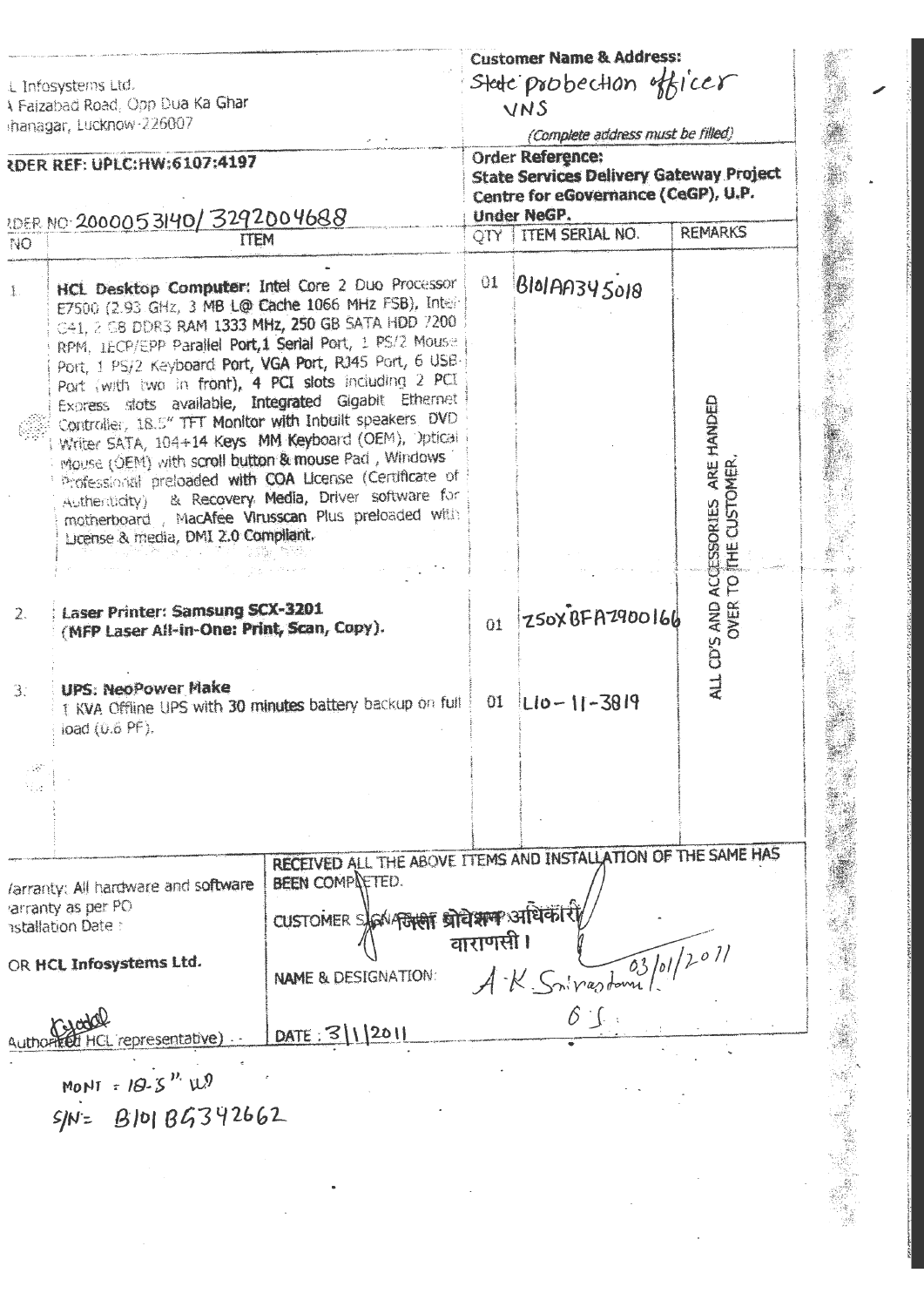|       | <b>INSTALLATION REPORT</b>                                                                                                                                                                                                                                                                                                                                                                          |     |                                                                                                                  |                                            |
|-------|-----------------------------------------------------------------------------------------------------------------------------------------------------------------------------------------------------------------------------------------------------------------------------------------------------------------------------------------------------------------------------------------------------|-----|------------------------------------------------------------------------------------------------------------------|--------------------------------------------|
|       | HCL Infosystems Ltd.<br>8-A Faizabad Road, Opp Dua Ka Ghar                                                                                                                                                                                                                                                                                                                                          |     | <b>Customer Name &amp; Address:</b><br>Zila Somoj Kalyan Adhikani                                                |                                            |
|       | Mahanagar, Lucknow-226007                                                                                                                                                                                                                                                                                                                                                                           |     | vikash bhawan, VNS.<br>(Complete address must be filled)                                                         |                                            |
|       | <b>ORDER REF: UPLC:HW:6107:4197</b>                                                                                                                                                                                                                                                                                                                                                                 |     | <b>Order Reference:</b><br><b>State Services Delivery Gateway Project</b><br>Centre for eGövernance (CeGP), U.P. |                                            |
|       | 13292004713<br>ORDER NO: 2000053185/                                                                                                                                                                                                                                                                                                                                                                |     | Under NeGP.<br>OTY   ITEM SERIAL NO.                                                                             | <b>REMARKS</b>                             |
| S. NO | <b>ITEM</b>                                                                                                                                                                                                                                                                                                                                                                                         |     |                                                                                                                  |                                            |
| 1.    | HCL Desktop Computer: Intel Core 2 Duo Processor<br>E7500 (2.93 GHz, 3 MB L@ Cache 1066 MHz FSB), Intel<br>G41, 2 GB DDR3 RAM 1333 MHz, 250 GB SATA HDD 7200<br>RPM, 1ECP/EPP Parallel Port, 1 Serial Port, 1 PS/2 Mouse<br>Port, 1 PS/2 Keyboard Port, VGA Port, RJ45 Port, 6 USB<br>Port (with two in front), 4 PCI slots including 2 PCI<br>Express slots available, Integrated Gigabit Ethernet | 01  | BIOIAA34507L                                                                                                     |                                            |
|       | Controller, 18.5" TFT Monitor with Inbuilt speakers, DVD<br>Writer SATA, 104+14 Keys MM Keyboard (OEM), Optical<br>Mouse (OEM) with scroll button & mouse Pad, Windows 7<br>Professional preloaded with COA License (Certificate of<br>Authenticity) & Recovery Media, Driver software for<br>motherboard, MacAfee Virusscan Plus preloade f with<br>License & media, DMI 2.0 Compliant.            |     |                                                                                                                  | ACCISSORIES ARE HANDED<br>10 THE CUSTOMER. |
| 2.    | Laser Printer: Samsung SCX-3201<br>(MFP Laser All-in-One: Print, Scan, Copy).                                                                                                                                                                                                                                                                                                                       |     | 01 Z50XBFEZ900313                                                                                                | CD'S AND<br>OVER <sup>-</sup>              |
| 3.    | <b>UPS: NeoPower Make</b><br>1 KVA Offline UPS with 30 minutes battery backup on full<br>load (0.6 PF).                                                                                                                                                                                                                                                                                             | UI. | $ L10-11-3415$                                                                                                   |                                            |
|       |                                                                                                                                                                                                                                                                                                                                                                                                     |     |                                                                                                                  |                                            |
|       | RECEIVED ALL THE ABOVE ITEMS AND INSTALLATION OF THE SAME HAS<br><b>BEEN COMPLETED.</b><br>Warranty: All hardware and software<br>warranty as per PO<br><b>CUSTOMER SIGNATURE &amp; STAMP:</b><br><b>Installation Date:</b>                                                                                                                                                                         |     |                                                                                                                  |                                            |
|       | FOR FICL Infosystems Ltd.<br>NAME & DESIGNATION:<br>490.24                                                                                                                                                                                                                                                                                                                                          |     | जिला समाज कल्याण अधिकारी<br>वाराणसी                                                                              |                                            |
|       | DATE:<br>(Authorized HCL representative)                                                                                                                                                                                                                                                                                                                                                            |     |                                                                                                                  |                                            |

 $\overline{\phantom{a}}$ 

 $\frac{1}{\sqrt{2}}$ 

 $\frac{1}{2}$ 

 $\frac{1}{2}$ 

 $\hat{\mathcal{A}}$ 

 $\ddot{\phantom{1}}$ 

 $\frac{1}{2}$ 

 $\frac{1}{2} \left( \frac{1}{2} \right)$ 

医肠下的 有理的过去式和过去分词

 $\frac{1}{\sqrt{2}}$ 

 $\frac{1}{2}$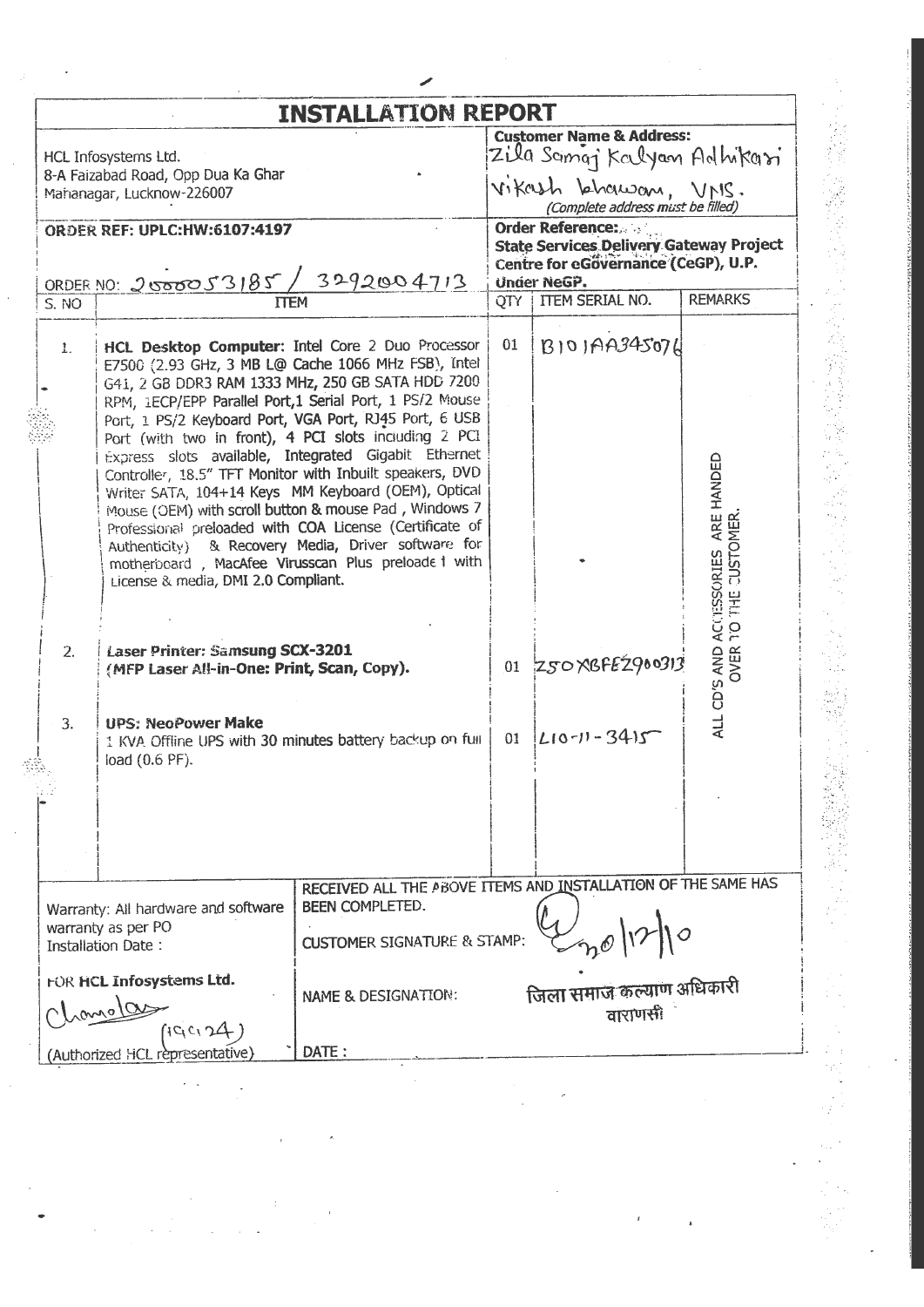|                                                 |                                                                                                                                                                                                                                                                                                                                                                                                                                                                                                        | <b>INSTALLATION REPORT -</b>                                  |                                                                                       | <b>Customer Name &amp; Address:</b>   |                                                              |  |  |
|-------------------------------------------------|--------------------------------------------------------------------------------------------------------------------------------------------------------------------------------------------------------------------------------------------------------------------------------------------------------------------------------------------------------------------------------------------------------------------------------------------------------------------------------------------------------|---------------------------------------------------------------|---------------------------------------------------------------------------------------|---------------------------------------|--------------------------------------------------------------|--|--|
|                                                 | HCL Infosystems Ltd.                                                                                                                                                                                                                                                                                                                                                                                                                                                                                   | Chef Medical officer VNS                                      |                                                                                       |                                       |                                                              |  |  |
|                                                 | 8-A Faizabad Road, Opp Dua Ka Ghar                                                                                                                                                                                                                                                                                                                                                                                                                                                                     |                                                               |                                                                                       |                                       |                                                              |  |  |
|                                                 | Mahanagar, Lucknow-226007                                                                                                                                                                                                                                                                                                                                                                                                                                                                              |                                                               |                                                                                       | (Complete address must be filled)     |                                                              |  |  |
|                                                 | <b>ORDER REF: UPLC:HW:6107:4197</b>                                                                                                                                                                                                                                                                                                                                                                                                                                                                    |                                                               |                                                                                       | Order Reference:                      |                                                              |  |  |
|                                                 |                                                                                                                                                                                                                                                                                                                                                                                                                                                                                                        |                                                               | <b>State Services Delivery Gateway Project</b><br>Centre for eGovernance (CeGP), U.P. |                                       |                                                              |  |  |
|                                                 | ORDER NO: 2000057003/3292004959                                                                                                                                                                                                                                                                                                                                                                                                                                                                        |                                                               |                                                                                       | <b>Under NeGP.</b>                    |                                                              |  |  |
| $\overline{S}$ . NO                             |                                                                                                                                                                                                                                                                                                                                                                                                                                                                                                        |                                                               | OTY.                                                                                  | ITEM SERIAL NO.                       | <b>REMARKS</b>                                               |  |  |
| $\mathbf{1}$ .                                  | HCL Desktop Computer: Intel Core 2 Duo Processor<br>E7500 (2.93 GHz, 3 MB L@ Cache 1066 MHz FSB), Intel<br>G41, 2 GB DDR3 RAM 1333 MHz, 250 GB SATA HDD 7200<br>RPM, 1ECP/EPP Parallel Port,1 Serial Port, 1 PS/2 Mouse<br>Port, 1 PS/2 Keyboard Port, VGA Port, RJ45 Port, 6 USB                                                                                                                                                                                                                      |                                                               | 01                                                                                    | $B101A1AB2S4$<br>05                   |                                                              |  |  |
|                                                 | Port (with two in front), 4 PCI slots including 2 PCI<br>Express slots available, Integrated Gigabit Ethernet<br>Controller, 18.5" TFT Monitor with Inbuilt speakers, DVD<br>Writer SATA, 104+14 Keys MM Keyboard (OEM), Optical<br>Mouse (OEM) with scroll button & mouse Pad, Windows<br>Professional preloaded with COA License (Certificate of<br>Authenticity) & Recovery Media, Driver software for<br>motherboard, MacAfee Virusscan Plus preloaded with<br>License & media, DMI 2.0 Compliant. |                                                               |                                                                                       |                                       | ALL CD'S AND ACCESSORIES ARE HANDED<br>OVER TO THE CUSTOMER. |  |  |
| 2.<br>3.                                        | Laser Printer: Samsung SCX-3201<br>(MFP Laser All-in-One: Print, Scan, Copy).<br><b>UPS: NeoPower Make</b><br>1 KVA Offline UPS with 30 minutes battery backup on full                                                                                                                                                                                                                                                                                                                                 |                                                               |                                                                                       | Z50XBFBZ900<br>178A<br>$110 - 113972$ |                                                              |  |  |
|                                                 | load (0.6 PF).                                                                                                                                                                                                                                                                                                                                                                                                                                                                                         |                                                               |                                                                                       |                                       |                                                              |  |  |
|                                                 |                                                                                                                                                                                                                                                                                                                                                                                                                                                                                                        |                                                               |                                                                                       |                                       |                                                              |  |  |
|                                                 |                                                                                                                                                                                                                                                                                                                                                                                                                                                                                                        |                                                               |                                                                                       |                                       |                                                              |  |  |
|                                                 |                                                                                                                                                                                                                                                                                                                                                                                                                                                                                                        |                                                               |                                                                                       |                                       |                                                              |  |  |
|                                                 |                                                                                                                                                                                                                                                                                                                                                                                                                                                                                                        | RECEIVED ALL THE ABOVE ITEMS AND INSTALLATION OF THE SAME HAS |                                                                                       |                                       |                                                              |  |  |
|                                                 | Warranty: All hardware and software                                                                                                                                                                                                                                                                                                                                                                                                                                                                    | <b>BEEN COMPLETED.</b>                                        |                                                                                       |                                       |                                                              |  |  |
|                                                 | warranty as per PO<br>Installation Date:                                                                                                                                                                                                                                                                                                                                                                                                                                                               | <b>CUSTOMER SIGNATURE &amp; STAMP.</b>                        |                                                                                       |                                       |                                                              |  |  |
| FOR HCL Infosystems Ltd.<br>NAME & DESIGNATION: |                                                                                                                                                                                                                                                                                                                                                                                                                                                                                                        |                                                               | ায় প্ৰথম ক                                                                           | पुरुष चिकित्सा अधिकारी                |                                                              |  |  |
|                                                 | HCL representative)                                                                                                                                                                                                                                                                                                                                                                                                                                                                                    | $\frac{1}{2}$ Date: $1/1/11$                                  |                                                                                       |                                       |                                                              |  |  |
|                                                 |                                                                                                                                                                                                                                                                                                                                                                                                                                                                                                        |                                                               |                                                                                       |                                       |                                                              |  |  |
|                                                 | MNTR $S-N - 18.5''$<br>$SN9 - B10186343713$                                                                                                                                                                                                                                                                                                                                                                                                                                                            |                                                               |                                                                                       |                                       |                                                              |  |  |
|                                                 |                                                                                                                                                                                                                                                                                                                                                                                                                                                                                                        |                                                               |                                                                                       |                                       |                                                              |  |  |
|                                                 |                                                                                                                                                                                                                                                                                                                                                                                                                                                                                                        |                                                               |                                                                                       |                                       |                                                              |  |  |
|                                                 |                                                                                                                                                                                                                                                                                                                                                                                                                                                                                                        |                                                               |                                                                                       |                                       |                                                              |  |  |

 $\ddot{\phantom{0}}$ 

 $\ddot{\phantom{0}}$